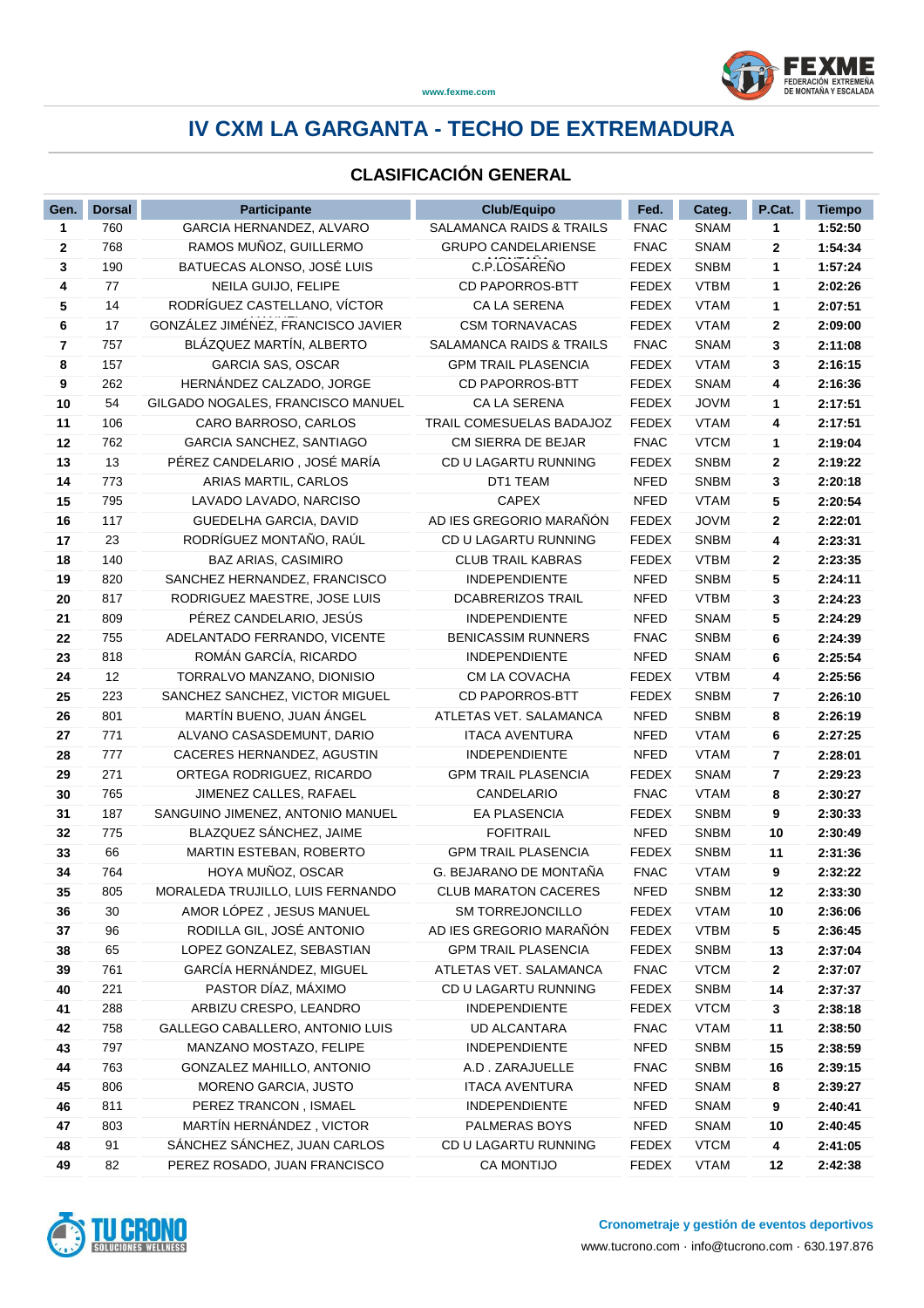| Gen. | <b>Dorsal</b> | <b>Participante</b>              | <b>Club/Equipo</b>              | Fed.         | Categ.      | P.Cat. | <b>Tiempo</b> |
|------|---------------|----------------------------------|---------------------------------|--------------|-------------|--------|---------------|
| 50   | 784           | FERNÁNDEZ RODRÍGUEZ, MIGUEL      | <b>INDEPENDIENTE</b>            | <b>NFED</b>  | <b>VTAM</b> | 13     | 2:44:43       |
| 51   | 34            | DIAZ BRAVO, CESAR                | <b>SM TORREJONCILLO</b>         | <b>FEDEX</b> | <b>SNBM</b> | 17     | 2:44:45       |
| 52   | 794           | <b>JENKIN, ROSS</b>              | <b>INDEPENDIENTE</b>            | NFED         | <b>SNBM</b> | 18     | 2:45:28       |
| 53   | 207           | GONZÁLEZ RAMOS, AITOR            | <b>GPM TRAIL PLASENCIA</b>      | <b>FEDEX</b> | <b>JOVM</b> | 3      | 2:46:19       |
| 54   | 158           | GENERELO GONZÁLEZ, JOSÉ A.       | TRAIL COMESUELAS BADAJOZ        | <b>FEDEX</b> | <b>VTBM</b> | 6      | 2:47:28       |
| 55   | 813           | RINCON, ANGEL                    | <b>INDEPENDIENTE</b>            | <b>NFED</b>  | <b>SNAM</b> | 11     | 2:47:34       |
| 56   | 793           | HERNÁNDEZ SÁNCHEZ, ALEJANDRO     | <b>INDEPENDIENTE</b>            | <b>NFED</b>  | <b>SNAM</b> | 12     | 2:47:57       |
| 57   | 779           | CANO ÁLVAREZ, FRANCISCO          | CLUB ATLETISMO BADAJOZ          | <b>NFED</b>  | <b>SNAM</b> | 13     | 2:48:57       |
| 58   | 44            | DELGADO TESTÓN, GENI             | <b>SM TORREJONCILLO</b>         | <b>FEDEX</b> | <b>VTAM</b> | 14     | 2:49:45       |
| 59   | 143           | BORRERO, TOÑO                    | <b>SM TORREJONCILLO</b>         | <b>FEDEX</b> | <b>SNAM</b> | 14     | 2:49:45       |
| 60   | 766           | LOPEZ NOGALES, PEDRO             | <b>TODO VERTICAL</b>            | <b>FNAC</b>  | <b>SNBM</b> | 19     | 2:51:10       |
| 61   | 767           | MARTÍN ALONSO, BONI              | <b>DCABRERIZOS TRAIL</b>        | <b>FNAC</b>  | <b>VTCM</b> | 5      | 2:51:15       |
| 62   | 823           | SÁNCHEZ TEJEDOR, JOSÉ MIGUEL     | TREBETEAM                       | <b>NFED</b>  | <b>VTBM</b> | 7      | 2:52:50       |
| 63   | 776           | BORREGO BERMEJO, OSCAR           | <b>ITACA AVENUTURA</b>          | <b>NFED</b>  | <b>VTBM</b> | 8      | 2:52:57       |
| 64   | 3             | GALLARDO GONZALEZ, ELENA         | CD U LAGARTU RUNNING            | <b>FEDEX</b> | <b>SNBF</b> | 1      | 2:53:08       |
| 65   | 208           | GORDILLO RANDO, JOSE MARIA       | CM ANTONIO LUIS GALEA           | <b>FEDEX</b> | <b>SNBM</b> | 20     | 2:53:16       |
| 66   | 774           | BALLESTEROS BENITO, ANGEL        | ATLETAS VET. SALAMANCA          | <b>NFED</b>  | <b>VTCM</b> | 6      | 2:54:07       |
| 67   | 769           | VICENTE GARCIA, IGNACIO          | POPULARBAN                      | <b>NFED</b>  | <b>VTAM</b> | 15     | 2:54:21       |
| 68   | 238           | CORDERO RAMÍREZ, MANUEL          | CLUB ATLETISMO BADAJOZ          | <b>FEDEX</b> | <b>SNBM</b> | 21     | 2:59:08       |
| 69   | 815           | RODRIGUEZ BARBERO, DANIEL        | <b>PALMERAS BOYS</b>            | <b>NFED</b>  | <b>SNAM</b> | 15     | 2:59:19       |
| 70   | 780           | CIPRIÁN NIETO, DANIEL            | <b>PALMERAS BOYS</b>            | <b>NFED</b>  | <b>SNAM</b> | 16     | 2:59:19       |
| 71   | 783           | CRESPO CALLEJA, CARLOS           | <b>DCABRERIZOS TRAIL</b>        | <b>NFED</b>  | <b>SNBM</b> | 22     | 2:59:33       |
| 72   | 814           | RODRIGUEZ BARBERO, LUIS EDUARDO  | <b>INDEPENDIENTE</b>            | <b>NFED</b>  | SNAM        | 17     | 2:59:35       |
| 73   | 808           | PALACIOS, JAIRO                  | <b>INDEPENDIENTE</b>            | <b>NFED</b>  | <b>SNAM</b> | 18     | 3:00:06       |
| 74   | 778           | CALZADO REBOLLO, AITOR IVÁN      | <b>RUNNING HERVAS</b>           | <b>NFED</b>  | <b>SNBM</b> | 23     | 3:00:14       |
| 75   | 822           | SANCHEZ SANCHEZ, ANGELA          | RAID TRAIL ORGANISATION         | <b>NFED</b>  | <b>SNBF</b> | 2      | 3:00:43       |
| 76   | 28            | ALVAREZ HORRILLO, JOSE ANTONIO   | <b>INDEPENDIENTE</b>            | <b>FEDEX</b> | <b>VTAM</b> | 16     | 3:04:15       |
| 77   | 770           | ALCANTUD BARRERO, ISRAEL         | <b>INDEPENDIENTE</b>            | <b>NFED</b>  | <b>SNBM</b> | 24     | 3:05:17       |
| 78   | 819           | RONCERO RODRIGUEZ, ROBERTO       | CA MONTEHERMOSO                 | <b>NFED</b>  | <b>SNBM</b> | 25     | 3:05:34       |
| 79   | 816           | RODRIGUEZ BARCO, IGNACIO         | <b>INDEPENDIENTE</b>            | <b>NFED</b>  | <b>VTAM</b> | 17     | 3:05:34       |
| 80   | 796           | LÓPEZ BUENO, FAUSTINO            | MARATÓN BADAJOZ                 | <b>NFED</b>  | <b>VTBM</b> | 9      | 3:07:26       |
| 81   | 25            | ALCANTARA GIL, FRANCISCO         | <b>INDEPENDIENTE</b>            | <b>FEDEX</b> | <b>SNBM</b> | 26     | 3:08:40       |
| 82   | 785           | FRANCO MASA, CLEMENTE            | <b>INDEPENDIENTE</b>            | <b>NFED</b>  | <b>VTBM</b> | 10     | 3:08:40       |
| 83   | 9             | VIZCAINO GUERRA, FRANCISCO       | <b>TRAIL COMESUELAS BADAJOZ</b> | <b>FEDEX</b> | <b>VTAM</b> | 18     | 3:09:43       |
| 84   | 799           | MARQUÉS DE ANDRADE, JOSÉ         | <b>INDEPENDIENTE</b>            | <b>NFED</b>  | <b>SNBM</b> | 27     | 3:10:27       |
| 85   | 209           | HERNANDEZ HORNERO, ANTONIO       | SM C.P. VALCORCHERO             | <b>FEDEX</b> | <b>VTCM</b> | 7      | 3:11:47       |
| 86   | 821           | SANCHEZ MARTÍN, OSCAR            | <b>INDEPENDIENTE</b>            | <b>NFED</b>  | <b>VTBM</b> | 11     | 3:13:06       |
| 87   | 43            | DE LA CRUZ ELIAS, CANDIDO EMILIO | <b>CA TRUJILLO</b>              | <b>FEDEX</b> | <b>VTCM</b> | 8      | 3:14:06       |
| 88   | 789           | <b>GARRIDO ESPERILLA, DIEGO</b>  | <b>INDEPENDIENTE</b>            | <b>NFED</b>  | <b>SNBM</b> | 28     | 3:14:06       |
| 89   | 772           | ALVAREZ, YENNI                   | <b>INDEPENDIENTE</b>            | <b>NFED</b>  | <b>SNAF</b> | 1      | 3:20:21       |
| 90   | 786           | <b>GARCIA CASQUERO, DAVID</b>    | CRAZYRUNNERS CÁCERES            | <b>NFED</b>  | <b>VTAM</b> | 19     | 3:22:27       |
| 91   | 289           | CERRILLO GRANADO, PATXI          | <b>INDEPENDIENTE</b>            | <b>FEDEX</b> | <b>VTAM</b> | 20     | 3:22:27       |
| 92   | 787           | GARCÍA GONZÁLEZ, ÁNGEL           | <b>INDEPENDIENTE</b>            | <b>NFED</b>  | <b>SNBM</b> | 29     | 3:24:27       |
| 93   | 180           | REY MARTIN, VICTOR               | <b>CLUB TRAIL KABRAS</b>        | <b>FEDEX</b> | <b>VTCM</b> | 9      | 3:31:14       |
| 94   | 756           | ALBALAT VICENTE, JAVIER          | SALANDAR                        | <b>FNAC</b>  | <b>VTAM</b> | 21     | 3:31:44       |
| 95   | 788           | GARCÍA GUTIÉRREZ, JUAN CARLOS    | <b>INDEPENDIENTE</b>            | <b>NFED</b>  | <b>VTAM</b> | 22     | 3:36:55       |
| 96   | 804           | MARTÍN IGLESIAS, JOSE LUIS       | TOMATE RUNNING DE MIAJADAS      | <b>NFED</b>  | <b>VTCM</b> | 10     | 3:38:51       |
| 97   | 790           | GIL RODRÍGUEZ, JUAN LUÍS         | <b>INDEPENDIENTE</b>            | <b>NFED</b>  | <b>VTCM</b> | 11     | 3:41:51       |
| 98   | 802           | MARTIN GARCIA, SERGIO            | 26MILLAS                        | <b>NFED</b>  | <b>SNBM</b> | 30     | 3:46:53       |
| 99   | 807           | ORTIZ NOGALES, ADOLFO            | VILLANUEVACORRE Y MUCHO         | <b>NFED</b>  | <b>VTAM</b> | 23     | 3:54:03       |
| 100  | 782           | COLORADO TIENZA, JORGE ANTONIO   | CLUB ATLETISMO BADAJOZ          | <b>NFED</b>  | <b>SNAM</b> | 19     | 3:56:10       |
| 101  | 810           | PÉREZ ROSADO, EVA MARÍA          | INDEPENDIENTE                   | <b>NFED</b>  | <b>VTAF</b> | 1      | 3:58:39       |
| 102  | 210           | HURTADO GUAPO, MARIA ANTONIA     | ADS EXTREMADURA NATURAL         | FEDEX        | <b>SNBF</b> | 3      | 4:14:02       |
| 103  | 86            | RIGAU BAULIDA, ENRIC             | ADS EXTREMADURA NATURAL         | <b>FEDEX</b> | <b>VTAM</b> | 24     | 4:14:02       |

R --> 1, 83,781,791,792,798, 800, 812 D --> 181 (no pasar control de salida)

290 (no llevar material obligatorio)

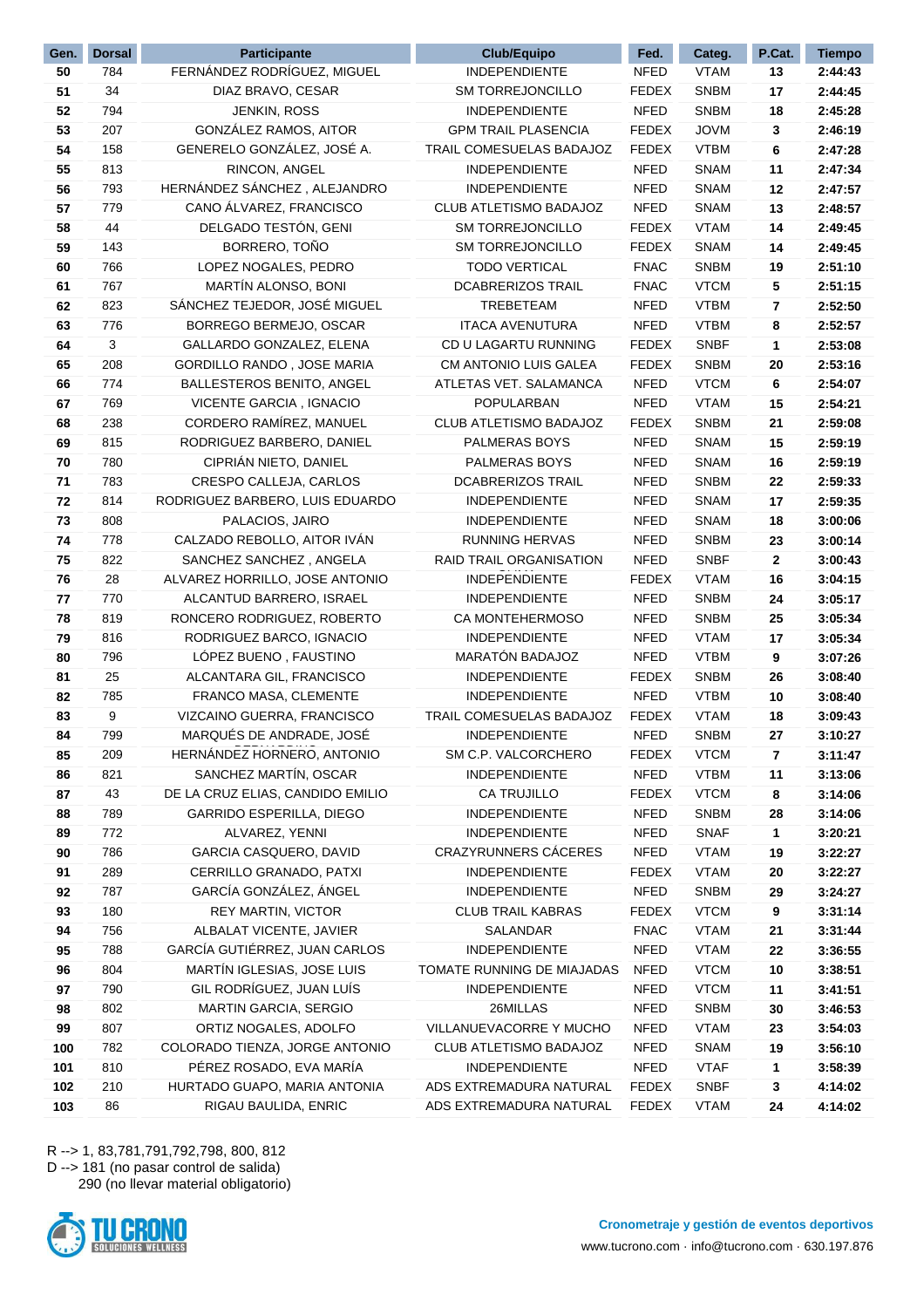

| <b>CATEGORIA</b> |      |               | <b>JOVM</b><br><b>JOVM</b>        |      |                               |          |  |  |
|------------------|------|---------------|-----------------------------------|------|-------------------------------|----------|--|--|
| P/Cat            | Gen. | <b>Dorsal</b> | <b>Participante</b>               | Fed. | <b>Club/Equipo</b>            | Tiempo   |  |  |
|                  | 10   | 54            | GILGADO NOGALES, FRANCISCO MANUEL |      | FEDEX CA LA SERENA            | 02:17:50 |  |  |
|                  | 16   | 117           | GUEDELHA GARCIA, DAVID            |      | FEDEX AD IES GREGORIO MARAÑÓN | 02:22:00 |  |  |
|                  | 53   | 207           | GONZÁLEZ RAMOS, AITOR             |      | FEDEX GPM TRAIL PLASENCIA     | 02:46:18 |  |  |

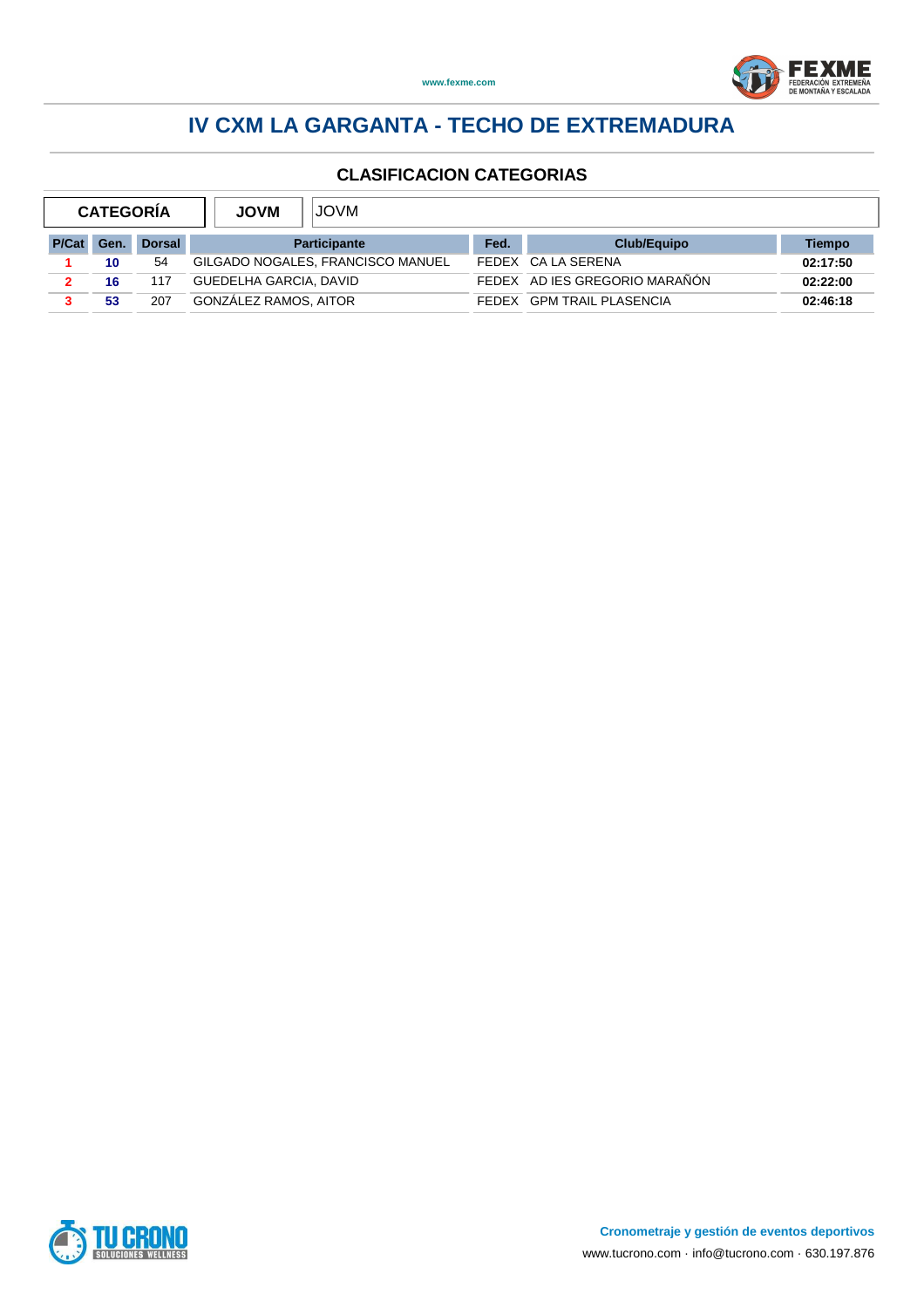



| <b>SNAF</b><br><b>SNAF</b><br><b>CATEGORIA</b> |      |               |                     |  |             |                      |               |
|------------------------------------------------|------|---------------|---------------------|--|-------------|----------------------|---------------|
| P/Cat                                          | Gen. | <b>Dorsal</b> | <b>Participante</b> |  | Fed.        | <b>Club/Equipo</b>   | <b>Tiempo</b> |
|                                                | 89   | 772           | ALVAREZ. YENNI      |  | <b>NFED</b> | <b>INDEPENDIENTE</b> | 03:20:20      |

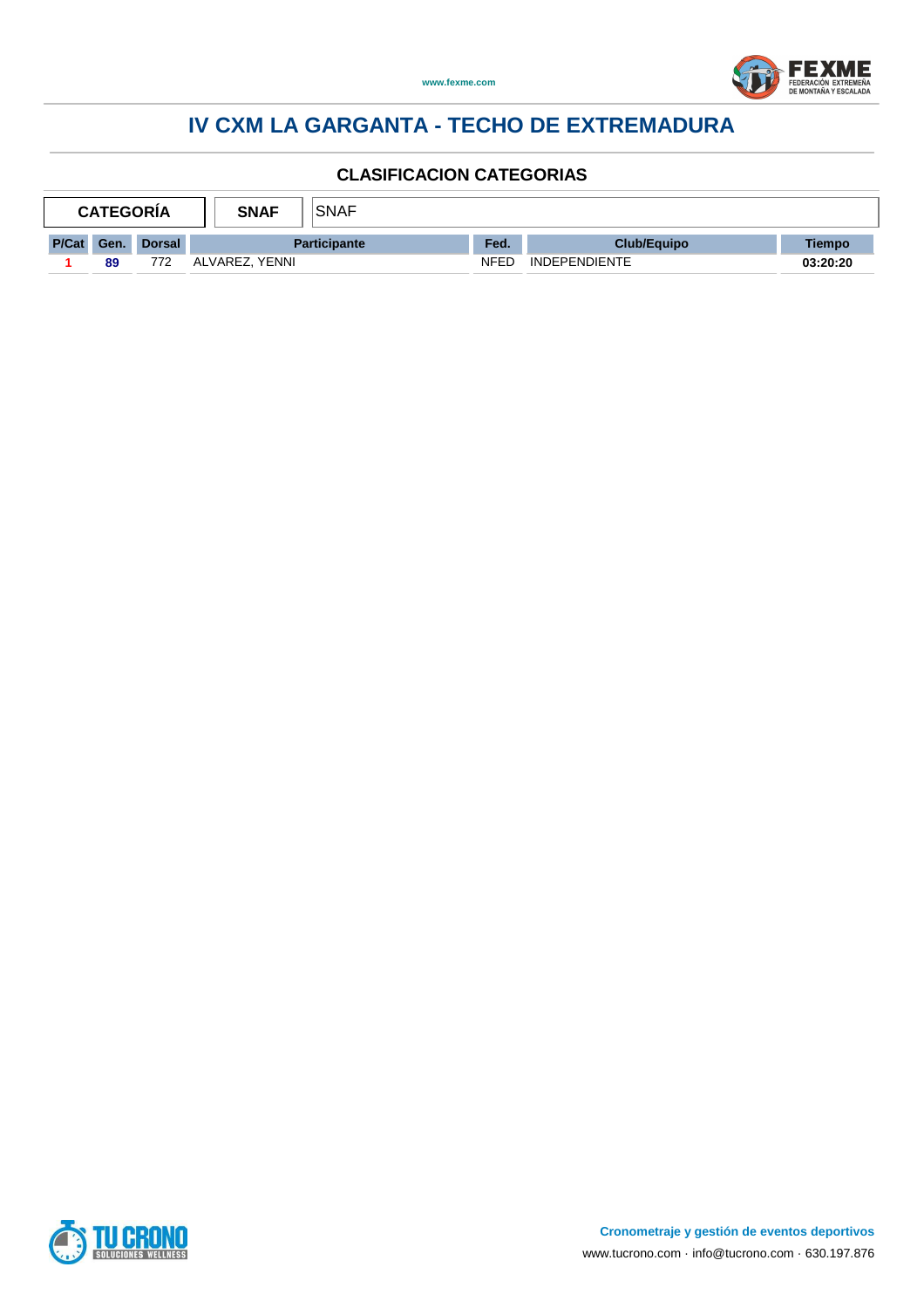

|                | <b>CATEGORÍA</b> |               | <b>SNAM</b>               | <b>SNAM</b>                     |              |                                     |               |
|----------------|------------------|---------------|---------------------------|---------------------------------|--------------|-------------------------------------|---------------|
| P/Cat          | Gen.             | <b>Dorsal</b> |                           | Participante                    | Fed.         | <b>Club/Equipo</b>                  | <b>Tiempo</b> |
|                | 1                | 760           | GARCIA HERNANDEZ, ALVARO  |                                 | <b>FNAC</b>  | <b>SALAMANCA RAIDS &amp; TRAILS</b> | 01:52:49      |
| $\overline{2}$ | $\overline{2}$   | 768           | RAMOS MUÑOZ, GUILLERMO    |                                 | <b>FNAC</b>  | GRUPO CANDELARIENSE MONTAÑA         | 01:54:33      |
| 3              | 7                | 757           | BLÁZQUEZ MARTÍN, ALBERTO  |                                 | <b>FNAC</b>  | <b>SALAMANCA RAIDS &amp; TRAILS</b> | 02:11:07      |
| 4              | 9                | 262           | HERNÁNDEZ CALZADO, JORGE  |                                 | FEDEX        | <b>CD PAPORROS-BTT</b>              | 02:16:35      |
| 5              | 21               | 809           | PÉREZ CANDELARIO, JESÚS   |                                 | <b>NFED</b>  | <b>INDEPENDIENTE</b>                | 02:24:28      |
| 6              | 23               | 818           | ROMÁN GARCÍA, RICARDO     |                                 | <b>NFED</b>  | <b>INDEPENDIENTE</b>                | 02:25:53      |
| $\overline{7}$ | 29               | 271           | ORTEGA RODRIGUEZ, RICARDO |                                 | <b>FEDEX</b> | <b>GPM TRAIL PLASENCIA</b>          | 02:29:22      |
| 8              | 45               | 806           | MORENO GARCIA, JUSTO      |                                 | <b>NFED</b>  | <b>ITACA AVENTURA</b>               | 02:39:26      |
| 9              | 46               | 811           | PEREZ TRANCON, ISMAEL     |                                 | <b>NFED</b>  | <b>INDEPENDIENTE</b>                | 02:40:40      |
| 10             | 47               | 803           | MARTÍN HERNÁNDEZ, VICTOR  |                                 | <b>NFED</b>  | PALMERAS BOYS                       | 02:40:44      |
| 11             | 55               | 813           | RINCON, ANGEL             |                                 | <b>NFED</b>  | <b>INDEPENDIENTE</b>                | 02:47:33      |
| 12             | 56               | 793           |                           | HERNÁNDEZ SÁNCHEZ, ALEJANDRO    | <b>NFED</b>  | <b>INDEPENDIENTE</b>                | 02:47:56      |
| 13             | 57               | 779           | CANO ÁLVAREZ, FRANCISCO   |                                 | <b>NFED</b>  | <b>CLUB ATLETISMO BADAJOZ</b>       | 02:48:56      |
| 14             | 59               | 143           | BORRERO, TOÑO             |                                 | <b>FEDEX</b> | <b>SM TORREJONCILLO</b>             | 02:49:44      |
| 15             | 69               | 815           | RODRIGUEZ BARBERO, DANIEL |                                 | <b>NFED</b>  | PALMERAS BOYS                       | 02:59:18      |
| 16             | 70               | 780           | CIPRIÁN NIETO, DANIEL     |                                 | <b>NFED</b>  | <b>PALMERAS BOYS</b>                | 02:59:18      |
| 17             | 72               | 814           |                           | RODRIGUEZ BARBERO, LUIS EDUARDO | <b>NFED</b>  | <b>INDEPENDIENTE</b>                | 02:59:34      |
| 18             | 73               | 808           | PALACIOS, JAIRO           |                                 | <b>NFED</b>  | <b>INDEPENDIENTE</b>                | 03:00:05      |
| 19             | 100              | 782           |                           | COLORADO TIENZA, JORGE ANTONIO  | <b>NFED</b>  | <b>CLUB ATLETISMO BADAJOZ</b>       | 03:56:09      |

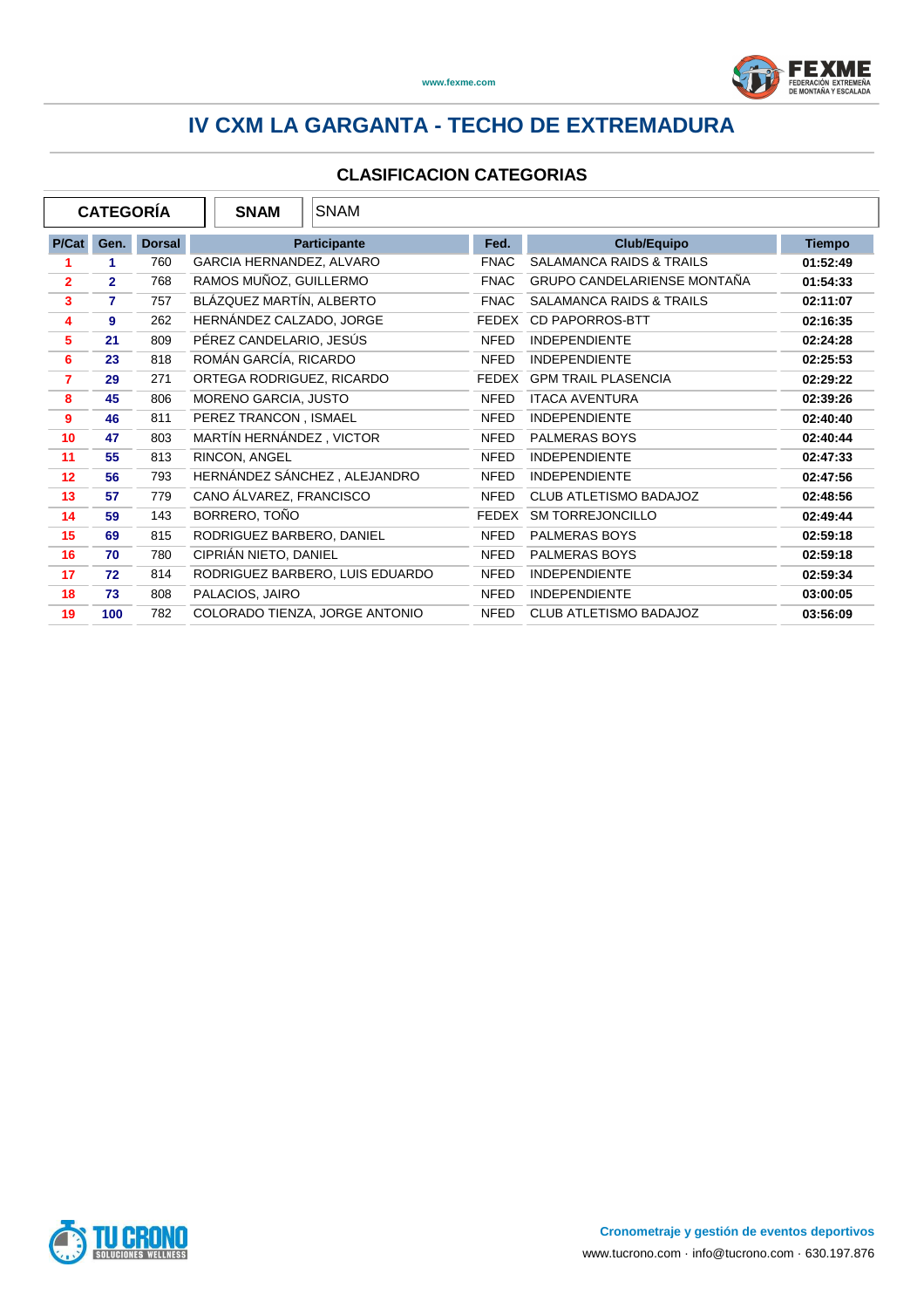

| <b>CATEGORIA</b> |      |               | `SNBF<br><b>SNBF</b>         |             |                               |          |
|------------------|------|---------------|------------------------------|-------------|-------------------------------|----------|
| P/Cat            | Gen. | <b>Dorsal</b> | <b>Participante</b>          | Fed.        | Club/Equipo                   | Tiempo   |
|                  | 64   |               | GALLARDO GONZALEZ. ELENA     |             | FEDEX CD U LAGARTU RUNNING    | 02:53:07 |
|                  | 75   | 822           | SANCHEZ SANCHEZ, ANGELA      | <b>NFFD</b> | RAID TRAIL ORGANISATION OLIMA | 03:00:42 |
|                  | 102  | 210           | HURTADO GUAPO, MARIA ANTONIA |             | FEDEX ADS EXTREMADURA NATURAL | 04:14:01 |

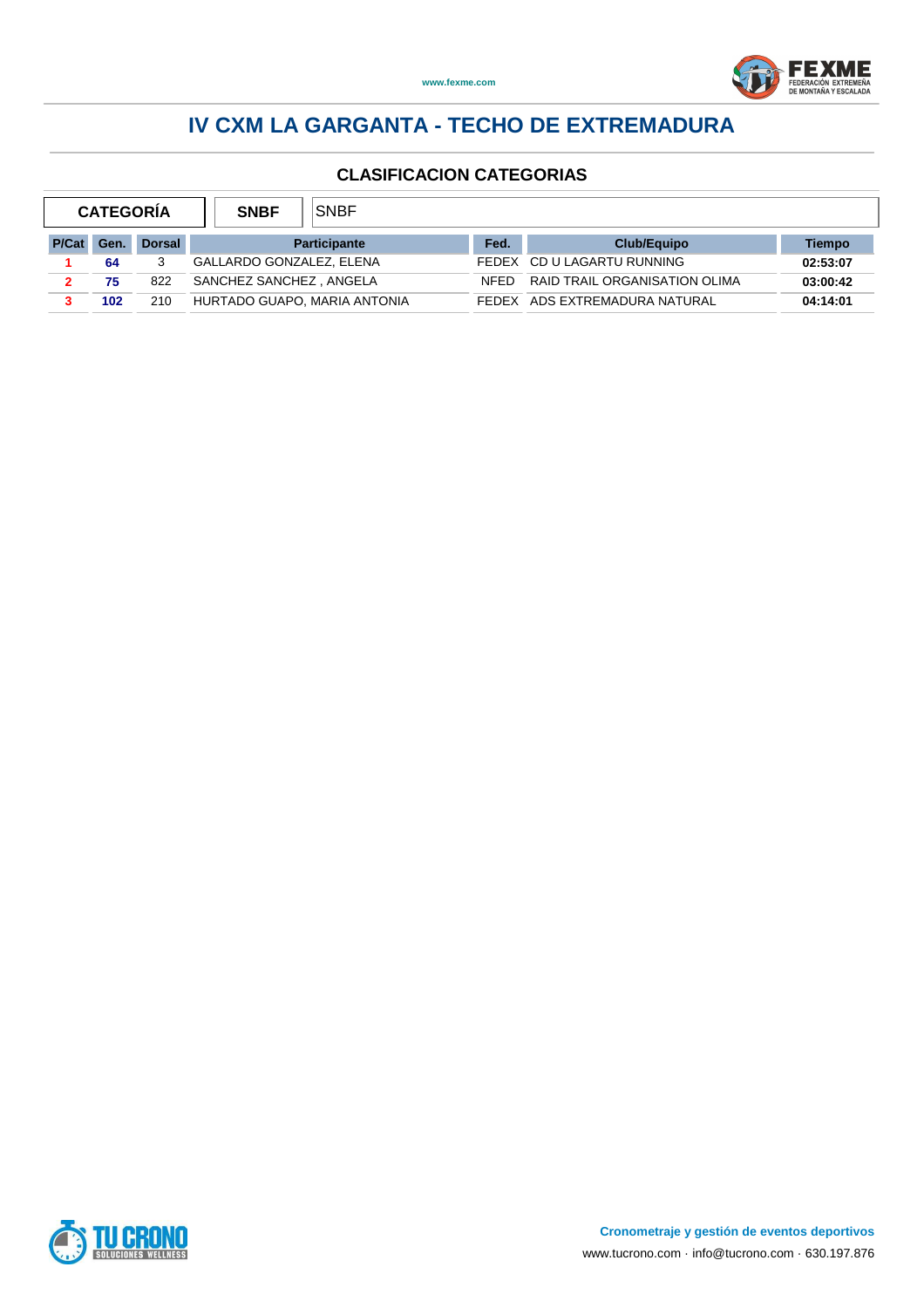

|                         | <b>CATEGORÍA</b> |               | <b>SNBM</b>                  | <b>SNBM</b>                         |             |                              |               |
|-------------------------|------------------|---------------|------------------------------|-------------------------------------|-------------|------------------------------|---------------|
| P/Cat                   | Gen.             | <b>Dorsal</b> |                              | Participante                        | Fed.        | <b>Club/Equipo</b>           | <b>Tiempo</b> |
| 1                       | 3                | 190           | BATUECAS ALONSO, JOSÉ LUIS   |                                     |             | FEDEX C.P.LOSAREÑO           | 01:57:23      |
| $\overline{2}$          | 13               | 13            | PÉREZ CANDELARIO, JOSÉ MARÍA |                                     |             | FEDEX CD U LAGARTU RUNNING   | 02:19:21      |
| $\overline{\mathbf{3}}$ | 14               | 773           | ARIAS MARTIL, CARLOS         |                                     | <b>NFED</b> | DT1 TEAM                     | 02:20:17      |
| 4                       | 17               | 23            | RODRÍGUEZ MONTAÑO, RAÚL      |                                     |             | FEDEX CD U LAGARTU RUNNING   | 02:23:30      |
| 5                       | 19               | 820           |                              | SANCHEZ HERNANDEZ, FRANCISCO        | NFED        | INDEPENDIENTE                | 02:24:10      |
| 6                       | 22               | 755           |                              | ADELANTADO FERRANDO, VICENTE        | <b>FNAC</b> | <b>BENICASSIM RUNNERS</b>    | 02:24:38      |
| $\overline{7}$          | 25               | 223           |                              | SANCHEZ SANCHEZ, VICTOR MIGUEL      |             | FEDEX CD PAPORROS-BTT        | 02:26:09      |
| 8                       | 26               | 801           | MARTÍN BUENO, JUAN ÁNGEL     |                                     | <b>NFED</b> | ATLETAS VET. SALAMANCA       | 02:26:18      |
| $\overline{9}$          | 31               | 187           |                              | SANGUINO JIMENEZ, ANTONIO MANUEL    |             | FEDEX EA PLASENCIA           | 02:30:32      |
| 10                      | 32               | 775           | BLAZQUEZ SÁNCHEZ, JAIME      |                                     |             | NFED FOFITRAIL               | 02:30:48      |
| 11                      | 33               | 66            | MARTIN ESTEBAN, ROBERTO      |                                     |             | FEDEX GPM TRAIL PLASENCIA    | 02:31:35      |
| 12                      | 35               | 805           |                              | MORALEDA TRUJILLO, LUIS FERNANDO    | <b>NFED</b> | <b>CLUB MARATON CACERES</b>  | 02:33:29      |
| 13                      | 38               | 65            | LOPEZ GONZALEZ, SEBASTIAN    |                                     |             | FEDEX GPM TRAIL PLASENCIA    | 02:37:03      |
| 14                      | 40               | 221           | PASTOR DÍAZ, MÁXIMO          |                                     |             | FEDEX CD U LAGARTU RUNNING   | 02:37:36      |
| 15                      | 43               | 797           | MANZANO MOSTAZO, FELIPE      |                                     | <b>NFED</b> | <b>INDEPENDIENTE</b>         | 02:38:58      |
| 16                      | 44               | 763           | GONZALEZ MAHILLO, ANTONIO    |                                     | <b>FNAC</b> | A.D. ZARAJUELLE              | 02:39:14      |
| 17                      | 51               | 34            | DIAZ BRAVO, CESAR            |                                     |             | FEDEX SM TORREJONCILLO       | 02:44:44      |
| 18                      | 52               | 794           | <b>JENKIN, ROSS</b>          |                                     | <b>NFED</b> | <b>INDEPENDIENTE</b>         | 02:45:27      |
| 19                      | 60               | 766           | LOPEZ NOGALES, PEDRO         |                                     | <b>FNAC</b> | <b>TODO VERTICAL</b>         | 02:51:09      |
| 20                      | 65               | 208           | GORDILLO RANDO, JOSE MARIA   |                                     |             | FEDEX CM ANTONIO LUIS GALEA  | 02:53:15      |
| 21                      | 68               | 238           | CORDERO RAMÍREZ, MANUEL      |                                     |             | FEDEX CLUB ATLETISMO BADAJOZ | 02:59:07      |
| 22                      | 71               | 783           | CRESPO CALLEJA, CARLOS       |                                     | <b>NFED</b> | <b>DCABRERIZOS TRAIL</b>     | 02:59:32      |
| 23                      | 74               | 778           | CALZADO REBOLLO, AITOR IVÁN  |                                     | <b>NFED</b> | <b>RUNNING HERVAS</b>        | 03:00:13      |
| 24                      | 77               | 770           | ALCANTUD BARRERO, ISRAEL     |                                     | NFED        | <b>INDEPENDIENTE</b>         | 03:05:16      |
| 25                      | 78               | 819           | RONCERO RODRIGUEZ, ROBERTO   |                                     | NFED        | CA MONTEHERMOSO              | 03:05:33      |
| 26                      | 81               | 25            | ALCANTARA GIL, FRANCISCO     |                                     |             | FEDEX INDEPENDIENTE          | 03:08:39      |
| 27                      | 84               | 799           |                              | MARQUÉS DE ANDRADE, JOSÉ BERNARDINO | <b>NFED</b> | <b>INDEPENDIENTE</b>         | 03:10:26      |
| 28                      | 88               | 789           | GARRIDO ESPERILLA, DIEGO     |                                     | <b>NFED</b> | <b>INDEPENDIENTE</b>         | 03:14:05      |
| 29                      | 92               | 787           | GARCÍA GONZÁLEZ, ÁNGEL       |                                     | <b>NFED</b> | <b>INDEPENDIENTE</b>         | 03:24:26      |
| 30                      | 98               | 802           | <b>MARTIN GARCIA, SERGIO</b> |                                     | <b>NFED</b> | 26MILLAS                     | 03:46:52      |

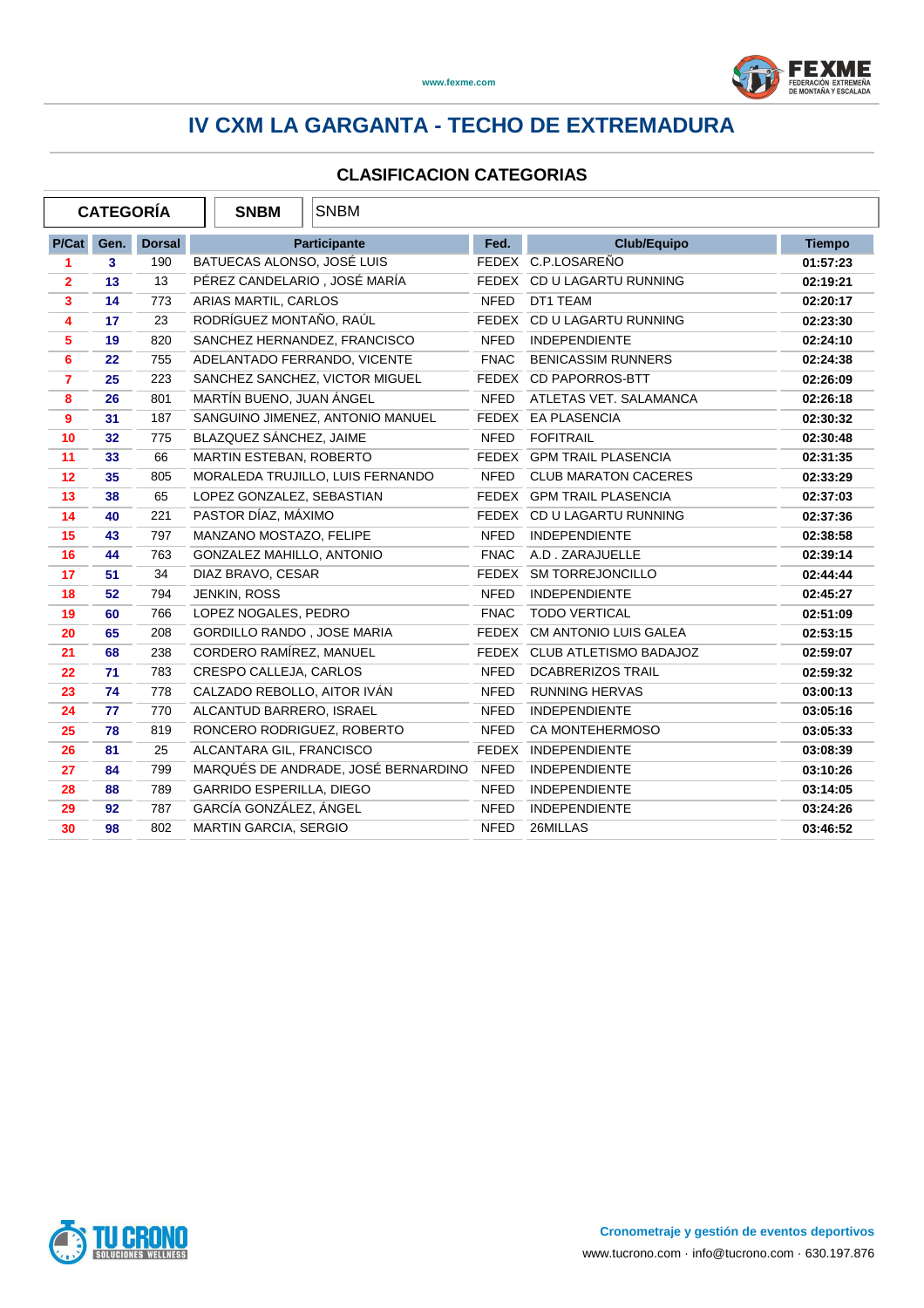



| <b>CATEGORIA</b> |      |               | ′TAF<br><b>VTAF</b>     |             |                      |               |
|------------------|------|---------------|-------------------------|-------------|----------------------|---------------|
| <b>P/Cat</b>     | Gen. | <b>Dorsal</b> | <b>Participante</b>     |             | <b>Club/Equipo</b>   | <b>Tiempo</b> |
|                  | 101  | 810           | PEREZ ROSADO, EVA MARIA | <b>NFED</b> | <b>INDEPENDIENTE</b> | 03:58:38      |

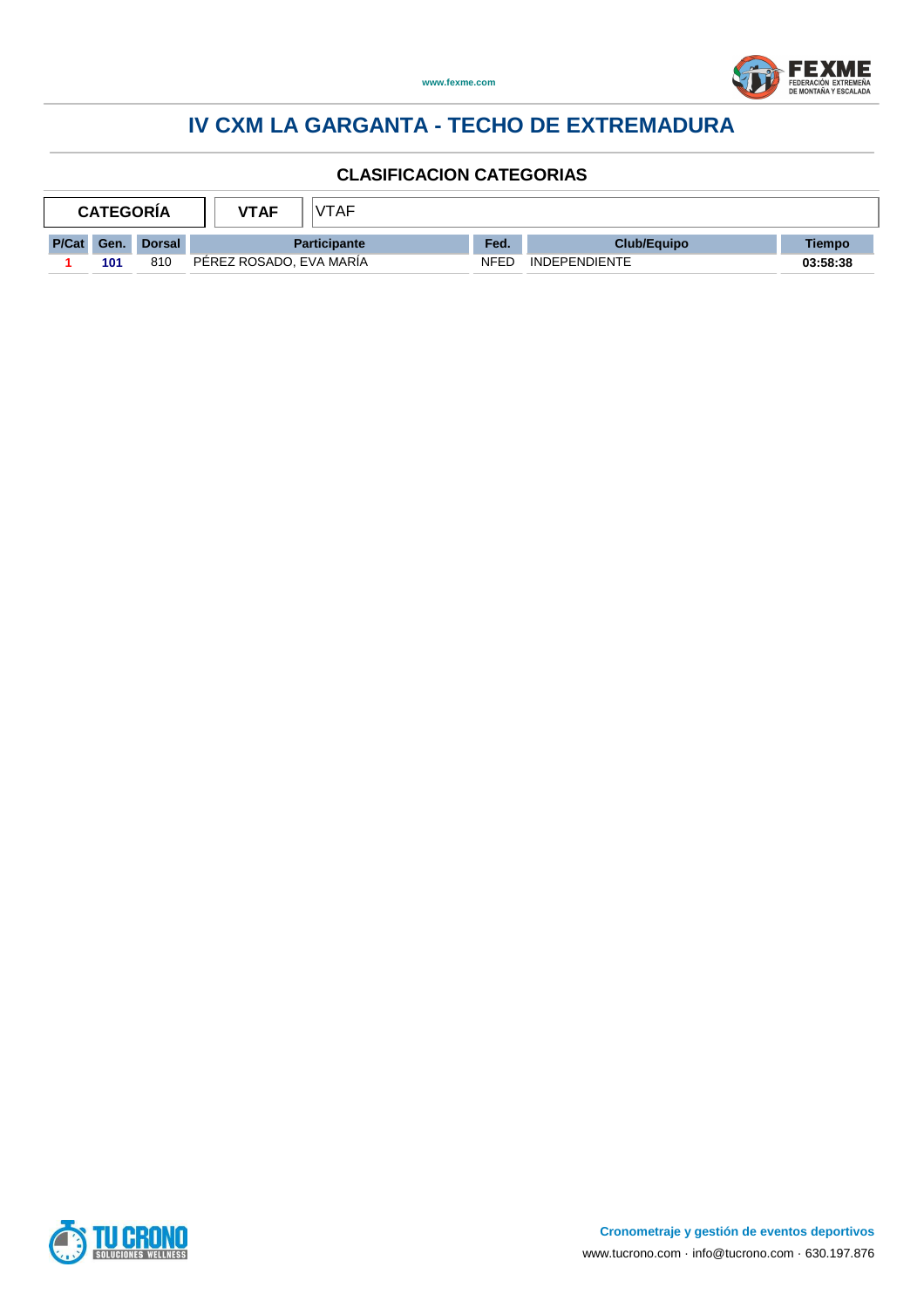

|                         | <b>CATEGORÍA</b> |               | VTAM<br><b>VTAM</b>                 |              |                                |               |
|-------------------------|------------------|---------------|-------------------------------------|--------------|--------------------------------|---------------|
| P/Cat                   | Gen.             | <b>Dorsal</b> | <b>Participante</b>                 | Fed.         | <b>Club/Equipo</b>             | <b>Tiempo</b> |
| 1                       | 5                | 14            | RODRÍGUEZ CASTELLANO, VÍCTOR MANUEL |              | FEDEX CA LA SERENA             | 02:07:50      |
| $\overline{2}$          | 6                | 17            | GONZÁLEZ JIMÉNEZ, FRANCISCO JAVIER  |              | FEDEX CSM TORNAVACAS           | 02:08:59      |
| $\overline{\mathbf{3}}$ | 8                | 157           | <b>GARCIA SAS, OSCAR</b>            |              | FEDEX GPM TRAIL PLASENCIA      | 02:16:14      |
| 4                       | 11               | 106           | CARO BARROSO, CARLOS                |              | FEDEX TRAIL COMESUELAS BADAJOZ | 02:17:50      |
| 5                       | 15               | 795           | LAVADO LAVADO, NARCISO              | <b>NFED</b>  | <b>CAPEX</b>                   | 02:20:53      |
| 6                       | 27               | 771           | ALVANO CASASDEMUNT, DARIO           | <b>NFED</b>  | <b>ITACA AVENTURA</b>          | 02:27:24      |
| $\overline{7}$          | 28               | 777           | CACERES HERNANDEZ, AGUSTIN          | <b>NFED</b>  | <b>INDEPENDIENTE</b>           | 02:28:00      |
| 8                       | 30               | 765           | JIMENEZ CALLES, RAFAEL              | <b>FNAC</b>  | CANDELARIO                     | 02:30:26      |
| 9                       | 34               | 764           | HOYA MUÑOZ, OSCAR                   | <b>FNAC</b>  | G. BEJARANO DE MONTAÑA         | 02:32:21      |
| 10                      | 36               | 30            | AMOR LÓPEZ, JESUS MANUEL            | FEDEX        | <b>SM TORREJONCILLO</b>        | 02:36:05      |
| 11                      | 42               | 758           | GALLEGO CABALLERO, ANTONIO LUIS     | <b>FNAC</b>  | <b>UD ALCANTARA</b>            | 02:38:49      |
| 12                      | 49               | 82            | PEREZ ROSADO, JUAN FRANCISCO        | FEDEX        | <b>CA MONTIJO</b>              | 02:42:37      |
| 13                      | 50               | 784           | FERNÁNDEZ RODRÍGUEZ, MIGUEL         | <b>NFED</b>  | <b>INDEPENDIENTE</b>           | 02:44:42      |
| 14                      | 58               | 44            | DELGADO TESTÓN, GENI                | FEDEX        | <b>SM TORREJONCILLO</b>        | 02:49:44      |
| 15                      | 67               | 769           | VICENTE GARCIA, IGNACIO             | <b>NFED</b>  | <b>POPULARBAN</b>              | 02:54:20      |
| 16                      | 76               | 28            | ALVAREZ HORRILLO, JOSE ANTONIO      | FEDEX        | <b>INDEPENDIENTE</b>           | 03:04:14      |
| 17                      | 79               | 816           | RODRIGUEZ BARCO, IGNACIO            | <b>NFED</b>  | <b>INDEPENDIENTE</b>           | 03:05:33      |
| 18                      | 83               | 9             | VIZCAINO GUERRA, FRANCISCO          | FEDEX        | TRAIL COMESUELAS BADAJOZ       | 03:09:42      |
| 19                      | 90               | 786           | <b>GARCIA CASQUERO, DAVID</b>       | <b>NFED</b>  | CRAZYRUNNERS CÁCERES           | 03:22:26      |
| 20                      | 91               | 289           | CERRILLO GRANADO, PATXI             | <b>FEDEX</b> | <b>INDEPENDIENTE</b>           | 03:22:26      |
| 21                      | 94               | 756           | ALBALAT VICENTE, JAVIER             | <b>FNAC</b>  | <b>SALANDAR</b>                | 03:31:43      |
| 22                      | 95               | 788           | GARCÍA GUTIÉRREZ, JUAN CARLOS       | <b>NFED</b>  | <b>INDEPENDIENTE</b>           | 03:36:54      |
| 23                      | 99               | 807           | ORTIZ NOGALES, ADOLFO               | <b>NFED</b>  | VILLANUEVACORRE Y MUCHO        | 03:54:02      |
| 24                      | 103              | 86            | RIGAU BAULIDA, ENRIC                |              | FEDEX ADS EXTREMADURA NATURAL  | 04:14:01      |

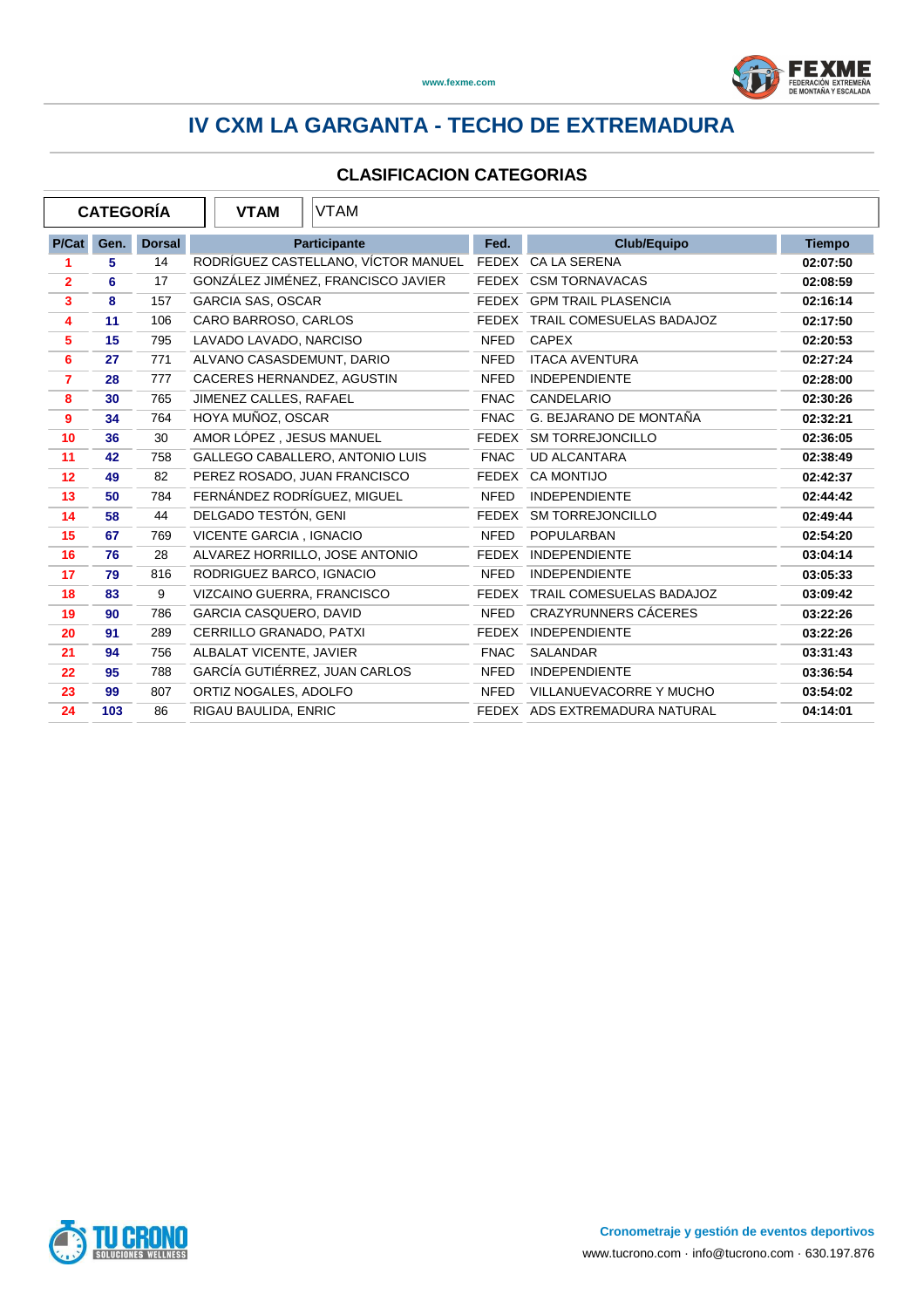

| <b>CATEGORÍA</b><br><b>VTBM</b><br><b>VTBM</b> |      |               |                              |             |                                |               |
|------------------------------------------------|------|---------------|------------------------------|-------------|--------------------------------|---------------|
| P/Cat                                          | Gen. | <b>Dorsal</b> | <b>Participante</b>          | Fed.        | <b>Club/Equipo</b>             | <b>Tiempo</b> |
|                                                | 4    | 77            | NEILA GUIJO, FELIPE          | FFDFX       | <b>CD PAPORROS-BTT</b>         | 02:02:25      |
| $\overline{2}$                                 | 18   | 140           | <b>BAZ ARIAS, CASIMIRO</b>   |             | FEDEX CLUB TRAIL KABRAS        | 02:23:34      |
| 3                                              | 20   | 817           | RODRIGUEZ MAESTRE, JOSE LUIS | <b>NFED</b> | <b>DCABRERIZOS TRAIL</b>       | 02:24:22      |
| 4                                              | 24   | 12            | TORRALVO MANZANO, DIONISIO   | FEDEX       | CM LA COVACHA                  | 02:25:55      |
| 5                                              | 37   | 96            | RODILLA GIL. JOSÉ ANTONIO    |             | FEDEX AD IES GREGORIO MARAÑÓN  | 02:36:44      |
| 6                                              | 54   | 158           | GENERELO GONZÁLEZ, JOSÉ A.   |             | FEDEX TRAIL COMESUELAS BADAJOZ | 02:47:27      |
| $\overline{7}$                                 | 62   | 823           | SÁNCHEZ TEJEDOR, JOSÉ MIGUEL | <b>NFED</b> | <b>TREBETEAM</b>               | 02:52:49      |
| 8                                              | 63   | 776           | BORREGO BERMEJO, OSCAR       | <b>NFED</b> | <b>ITACA AVENUTURA</b>         | 02:52:56      |
| 9                                              | 80   | 796           | LÓPEZ BUENO , FAUSTINO       | <b>NFED</b> | MARATÓN BADAJOZ                | 03:07:25      |
| 10                                             | 82   | 785           | <b>FRANCO MASA, CLEMENTE</b> | <b>NFED</b> | <b>INDEPENDIENTE</b>           | 03:08:39      |
| 11                                             | 86   | 821           | SANCHEZ MARTÍN, OSCAR        | <b>NFED</b> | <b>INDEPENDIENTE</b>           | 03:13:05      |

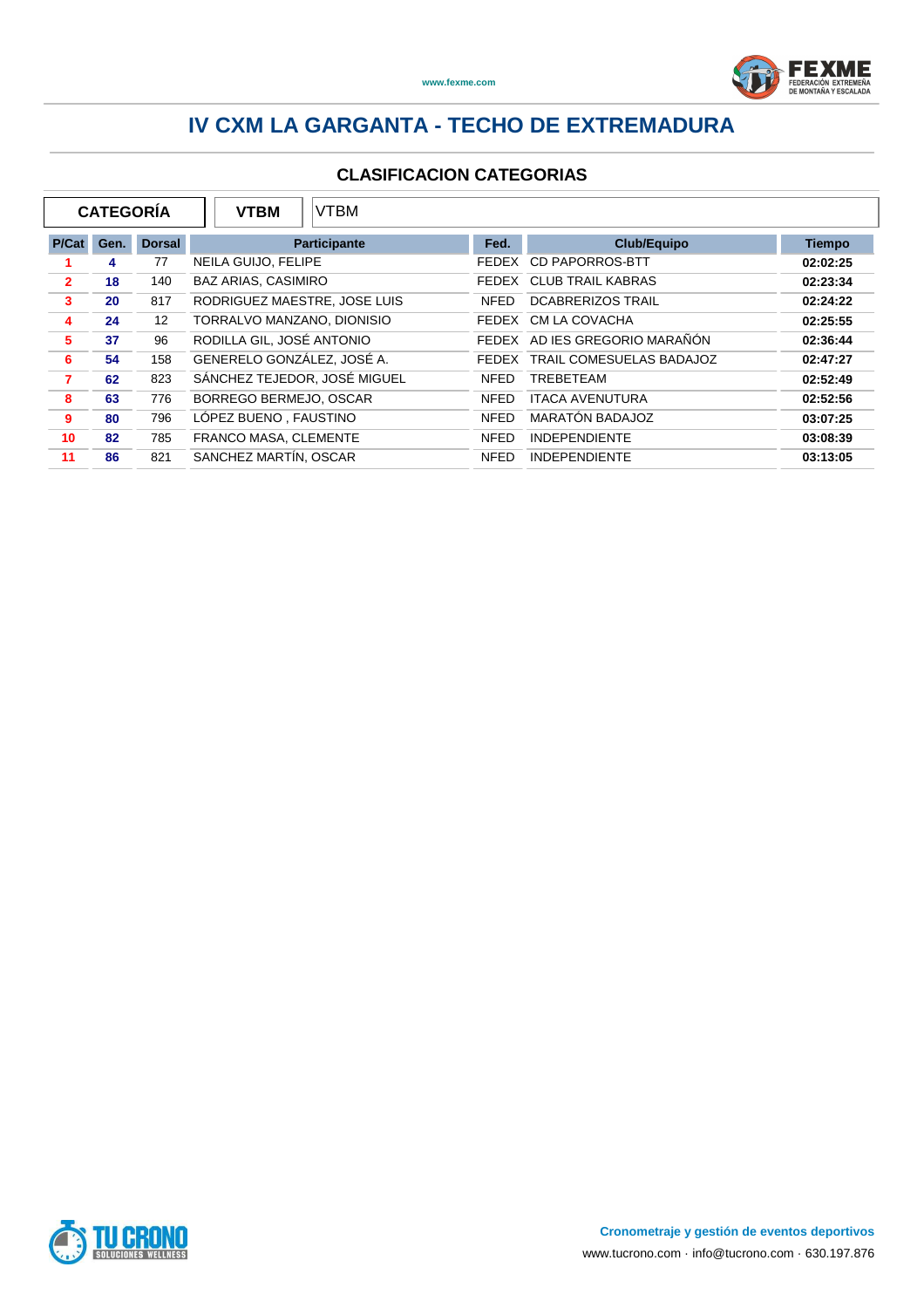

| <b>CATEGORÍA</b><br><b>VTCM</b><br><b>VTCM</b> |      |               |                                  |                     |             |                            |               |
|------------------------------------------------|------|---------------|----------------------------------|---------------------|-------------|----------------------------|---------------|
| P/Cat                                          | Gen. | <b>Dorsal</b> |                                  | <b>Participante</b> | Fed.        | <b>Club/Equipo</b>         | <b>Tiempo</b> |
|                                                | 12   | 762           | <b>GARCIA SANCHEZ, SANTIAGO</b>  |                     | <b>FNAC</b> | CM SIERRA DE BEJAR         | 02:19:03      |
| 2                                              | 39   | 761           | GARCÍA HERNÁNDEZ, MIGUEL         |                     | <b>FNAC</b> | ATLETAS VET. SALAMANCA     | 02:37:06      |
| 3                                              | 41   | 288           | ARBIZU CRESPO, LEANDRO           |                     | FEDEX       | <b>INDEPENDIENTE</b>       | 02:38:17      |
| 4                                              | 48   | 91            | SÁNCHEZ SÁNCHEZ, JUAN CARLOS     |                     |             | FEDEX CD U LAGARTU RUNNING | 02:41:04      |
| 5                                              | 61   | 767           | <b>MARTÍN ALONSO, BONI</b>       |                     | <b>FNAC</b> | <b>DCABRERIZOS TRAIL</b>   | 02:51:14      |
| 6                                              | 66   | 774           | <b>BALLESTEROS BENITO, ANGEL</b> |                     | NFED        | ATLETAS VET. SALAMANCA     | 02:54:06      |
| 7                                              | 85   | 209           | HERNÁNDEZ HORNERO, ANTONIO       |                     |             | FEDEX SM C.P. VALCORCHERO  | 03:11:46      |
| 8                                              | 87   | 43            | DE LA CRUZ ELIAS, CANDIDO EMILIO |                     |             | FEDEX CA TRUJILLO          | 03:14:05      |
| 9                                              | 93   | 180           | <b>REY MARTIN, VICTOR</b>        |                     |             | FEDEX CLUB TRAIL KABRAS    | 03:31:13      |
| 10                                             | 96   | 804           | MARTÍN IGLESIAS, JOSE LUIS       |                     | <b>NFED</b> | TOMATE RUNNING DE MIAJADAS | 03:38:50      |
| 11                                             | 97   | 790           | GIL RODRÍGUEZ. JUAN LUÍS         |                     | <b>NFED</b> | <b>INDEPENDIENTE</b>       | 03:41:50      |

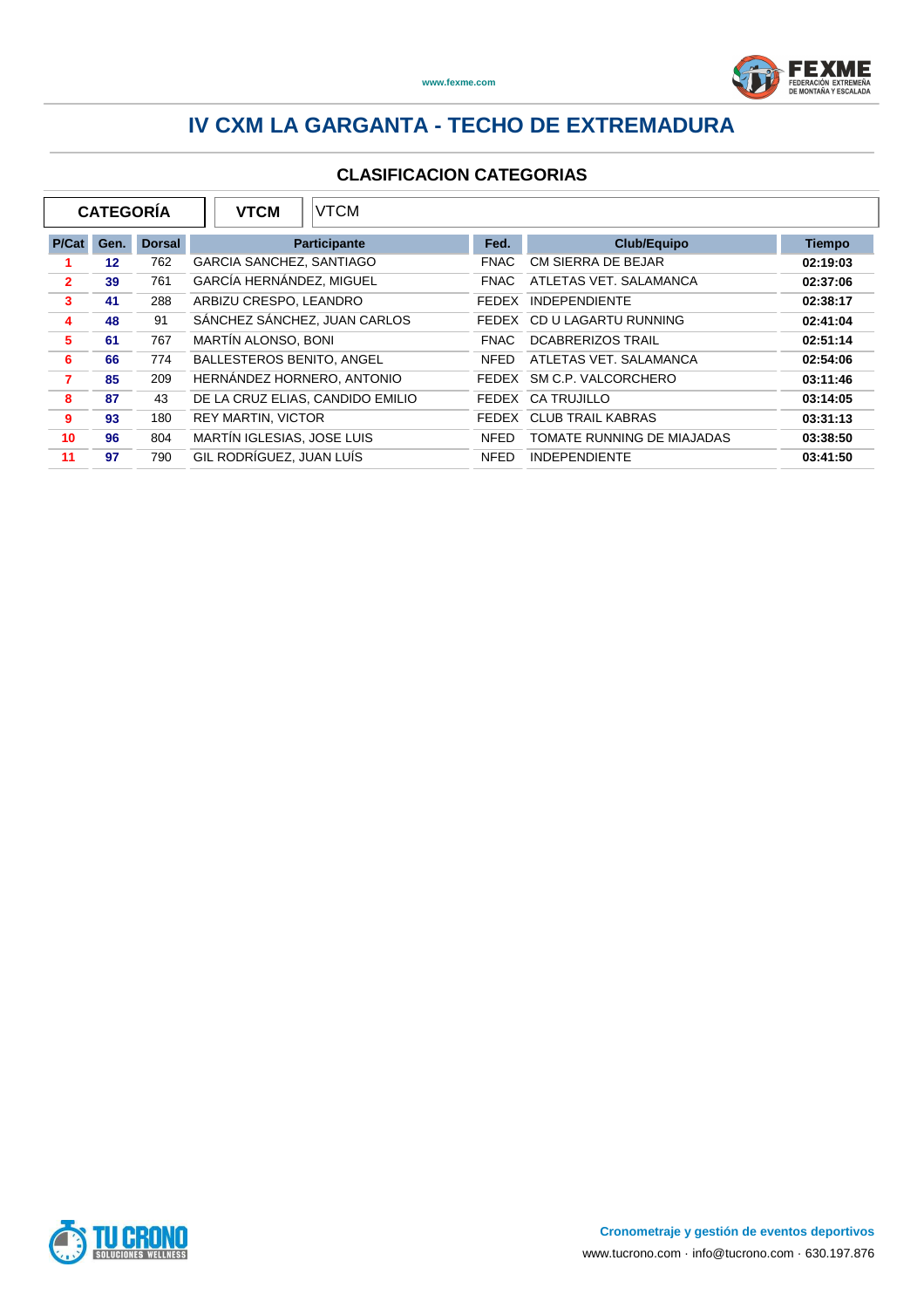

### **CLASIFICACIÓN GENERAL**

| Gen.         | <b>Dorsal</b> | <b>Participante</b>                | <b>Club/Equipo</b>        | Fed.         | Categ.      | P.Cat. | <b>Tiempo</b> |
|--------------|---------------|------------------------------------|---------------------------|--------------|-------------|--------|---------------|
| 1            | 907           | MIÑA CILLEROS, ANGEL               | <b>BOMBEROS S./TITOS</b>  | <b>FNAC</b>  | <b>CSNM</b> | 1      | 0:46:03       |
| $\mathbf{2}$ | 957           | MARTÍN GARCÍA, MIGUEL ÁNGEL        | C-T <sub>2</sub> H        | <b>NFED</b>  | <b>CSNM</b> | 2      | 0:50:15       |
| 3            | 927           | GONZÁLEZ CARDEÑAS, JOAQUIN         | <b>FEEL STRONG</b>        | <b>NFED</b>  | <b>CVTM</b> | 1      | 0:55:58       |
| 4            | 963           | DOMÍNGUEZ MUÑOZ, ALBERTO           | <b>INDEPENDIENTE</b>      | <b>NFED</b>  | <b>CSNM</b> | 3      | 0:56:09       |
| 5            | 955           | JIMENEZ CALLES, FERNANDO           | CANDELARIO                | NFED         | <b>CSNM</b> | 4      | 0:57:10       |
| 6            | 936           | GARCÍA MARTÍN, FRANCISCO           | <b>CUÑAOS TEAM</b>        | NFED         | <b>CSNM</b> | 5      | 0:58:26       |
| 7            | 903           | SERRANO IZQUIERDO, EDUARDO         | CLUB DEPORTIVO JERTE      | <b>FEDEX</b> | <b>CSNM</b> | 6      | 0:59:14       |
| 8            | 970           | GARCÍA LÓPEZ, HUGO                 | <b>INDEPENDIENTE</b>      | <b>NFED</b>  | <b>CJVM</b> | 1      | 0:59:28       |
| 9            | 971           | GARCIA ALONSO, SERGIO              | SALAMANCA RAIDS AND TRAIL | <b>FNAC</b>  | <b>CSNM</b> | 7      | 0:59:41       |
| 10           | 921           | CASTELLANO HOLGADO, JOSE ANTONIO   | INDEPENDIENTE             | <b>NFED</b>  | <b>CVTM</b> | 2      | 1:01:53       |
| 11           | 933           | VILLANUEVA VIGO, BERNARDINO        | <b>INDEPENDIENTE</b>      | <b>NFED</b>  | <b>CVTM</b> | 3      | 1:02:00       |
| 12           | 972           | CONDE CALZADA, JAVIER              | BEJARANO MONTAÑA          | <b>FNAC</b>  | <b>CSNM</b> | 8      | 1:03:09       |
| 13           | 960           | CASTILLO GARCIA, JUAN CARLOS       | <b>ITACA AVENTURA</b>     | <b>NFED</b>  | <b>CSNM</b> | 9      | 1:04:15       |
| 14           | 913           | MARTIN GARCIA, FERNANDO            | <b>CANDELARIO TEAM</b>    | <b>NFED</b>  | <b>CVTM</b> | 4      | 1:04:26       |
| 15           | 956           | MARCOS VILLAVERDE, PABLO           | <b>INDEPENDIENTE</b>      | <b>NFED</b>  | <b>CSNM</b> | 10     | 1:05:08       |
| 16           | 947           | SANCHEZ RUFO, ERNESTO              | <b>SIERRA TORMANTOS</b>   | <b>NFED</b>  | <b>CSNM</b> | 11     | 1:05:17       |
| 17           | 966           | HERRERO MELCHOR, JAIME             | <b>INDEPENDIENTE</b>      | NFED         | <b>CSNM</b> | 12     | 1:05:36       |
| 18           | 945           | HERNÁNDEZ ÁLVAREZ, DAVID           | <b>INDEPENDIENTE</b>      | <b>NFED</b>  | <b>CSNM</b> | 13     | 1:05:48       |
| 19           | 915           | CARRÓN DE LA CALLE, ÁNGEL          | C-T <sub>2</sub> H        | <b>NFED</b>  | <b>CVTM</b> | 5      | 1:06:26       |
| 20           | 961           | MARTÍNEZ MARTÍNEZ, IGNACIO         | <b>INDEPENDIENTE</b>      | <b>NFED</b>  | <b>CSNM</b> | 14     | 1:06:49       |
| 21           | 919           | PEREZ SANCHEZ, DAVID               | <b>RUNNING HERVAS</b>     | <b>NFED</b>  | <b>CVTM</b> | 6      | 1:07:02       |
| 22           | 930           | CRUZ MARTÍN, ENRIQUE               | LERBM                     | <b>NFED</b>  | <b>CVTM</b> | 7      | 1:08:01       |
| 23           | 951           | GIL SANCHEZ, ALVARO                | <b>INDEPENDIENTE</b>      | <b>NFED</b>  | <b>CSNM</b> | 15     | 1:08:02       |
| 24           | 969           | GARCÍA FERNÁNDEZ, ALABAMA          | <b>INDEPENDIENTE</b>      | <b>NFED</b>  | <b>CJVF</b> | 1      | 1:08:20       |
| 25           | 906           | IZAR DE LA FUENTE ZAMORANO, JAVIER | <b>FISIOSIOSPORT</b>      | <b>FNAC</b>  | <b>CVTM</b> | 8      | 1:08:32       |
| 26           | 958           | MORENO PABLOS, MARINA              | C-T2H                     | <b>NFED</b>  | <b>CSNF</b> | 1      | 1:09:00       |
| 27           | 959           | ALONSO MUÑOZ, LYDIA                | C-T2H                     | <b>NFED</b>  | <b>CSNF</b> | 2      | 1:09:02       |
| 28           | 949           | <b>BARRIOS GIL, FRANCISCO</b>      | C-T <sub>2</sub> H        | <b>NFED</b>  | <b>CSNM</b> | 16     | 1:09:05       |
| 29           | 910           | MACIAS SANCHEZ, MIGUEL             | TRAIL RUNNING PUERTO DE   | <b>NFED</b>  | <b>CVTM</b> | 9      | 1:09:09       |
| 30           | 917           | MACIAS SANCHEZ, JACINTO            | TRAIL RUNNING PUERTO DE   | <b>NFED</b>  | <b>CVTM</b> | 10     | 1:09:09       |
| 31           | 941           | MONTENEGRO NOVO, IVAN              | INDEPENDIENTE             | <b>NFED</b>  | <b>CSNM</b> | 17     | 1:09:10       |
| 32           | 932           | RODRÍGUEZ ÁVILA, MANUEL            | <b>INDEPENDIENTE</b>      | <b>NFED</b>  | <b>CVTM</b> | 11     | 1:09:13       |
| 33           | 937           | SÁNCHEZ MÁRQUEZ, ALBERTO           | <b>INDEPENDIENTE</b>      | <b>NFED</b>  | <b>CSNM</b> | 18     | 1:09:55       |
| 34           | 923           | HUERTA BARRIOS, SILVIA             | <b>GORILO'S TEAM</b>      | <b>NFED</b>  | <b>CVTF</b> | 1      | 1:10:16       |
| 35           | 918           | OLIVER CAPITAN, FCO DAVID          | CD NAVALMARATON           | NFED         | <b>CVTM</b> | 12     | 1:10:20       |
| 36           | 926           | MONTERO MARTIN, JORGE              | SIERRA TORMANTOS          | <b>NFED</b>  | <b>CVTM</b> | 13     | 1:11:53       |
| 37           | 909           | RODRÍGUEZ OLIVA, JOSÉ MARIA        | <b>INDEPENDIENTE</b>      | <b>NFED</b>  | <b>CVTM</b> | 14     | 1:12:10       |
| 38           | 948           | GOMEZ GALAN, FCO JAVIER            | <b>INDEPENDIENTE</b>      | <b>NFED</b>  | <b>CSNM</b> | 19     | 1:12:18       |
| 39           | 928           | FERRERAS, ADRIAN                   | <b>INDEPENDIENTE</b>      | <b>NFED</b>  | <b>CVTM</b> | 15     | 1:12:32       |
| 40           | 924           | MARTÍNEZ GIMÉNEZ, FERNANDO         | INDEPENDIENTE             | <b>NFED</b>  | <b>CVTM</b> | 16     | 1:12:41       |
| 41           | 916           | PARRA HERNENDEZ, JUAN CARLOS       | <b>RUNNING HERVAS</b>     | NFED         | <b>CVTM</b> | 17     | 1:13:00       |
| 42           | 925           | TABARES BUENO, JUAN MANUEL         | PARADINAS                 | <b>NFED</b>  | <b>CVTM</b> | 18     | 1:13:33       |
| 43           | 931           | MIGUEL GALÁN, VICENTE ENRIQUE      | <b>ACADEMIA EFICO</b>     | <b>NFED</b>  | <b>CVTM</b> | 19     | 1:13:48       |
| 44           | 940           | TORÉS MARISCAL, PERLA              | <b>TALAVERA TRAINING</b>  | NFED         | <b>CSNF</b> | 3      | 1:14:00       |
| 45           | 902           | CALLE NAVARRO, DANIEL              | CLUB DEPORTIVO JERTE      | <b>FEDEX</b> | <b>CSNM</b> | 20     | 1:14:06       |
| 46           | 964           | VELASCO BLANCO, GABRIEL            | <b>INDEPENDIENTE</b>      | NFED         | <b>CSNM</b> | 21     | 1:14:07       |
| 47           | 901           | MUÑOZ LIBERAL, ANGÉLICA            | <b>INDEPENDIENTE</b>      | <b>FEDEX</b> | <b>CVTF</b> | 2      | 1:14:44       |
| 48           | 950           | CUELLAR RIVERO, JUAN PEDRO         | INDEPENDIENTE             | <b>NFED</b>  | <b>CSNM</b> | 22     | 1:15:42       |
| 49           | 935           | GONZALEZ GARCIA, NIEVES            | <b>RUNNING HERVAS</b>     | <b>NFED</b>  | <b>CSNF</b> | 4      | 1:19:15       |

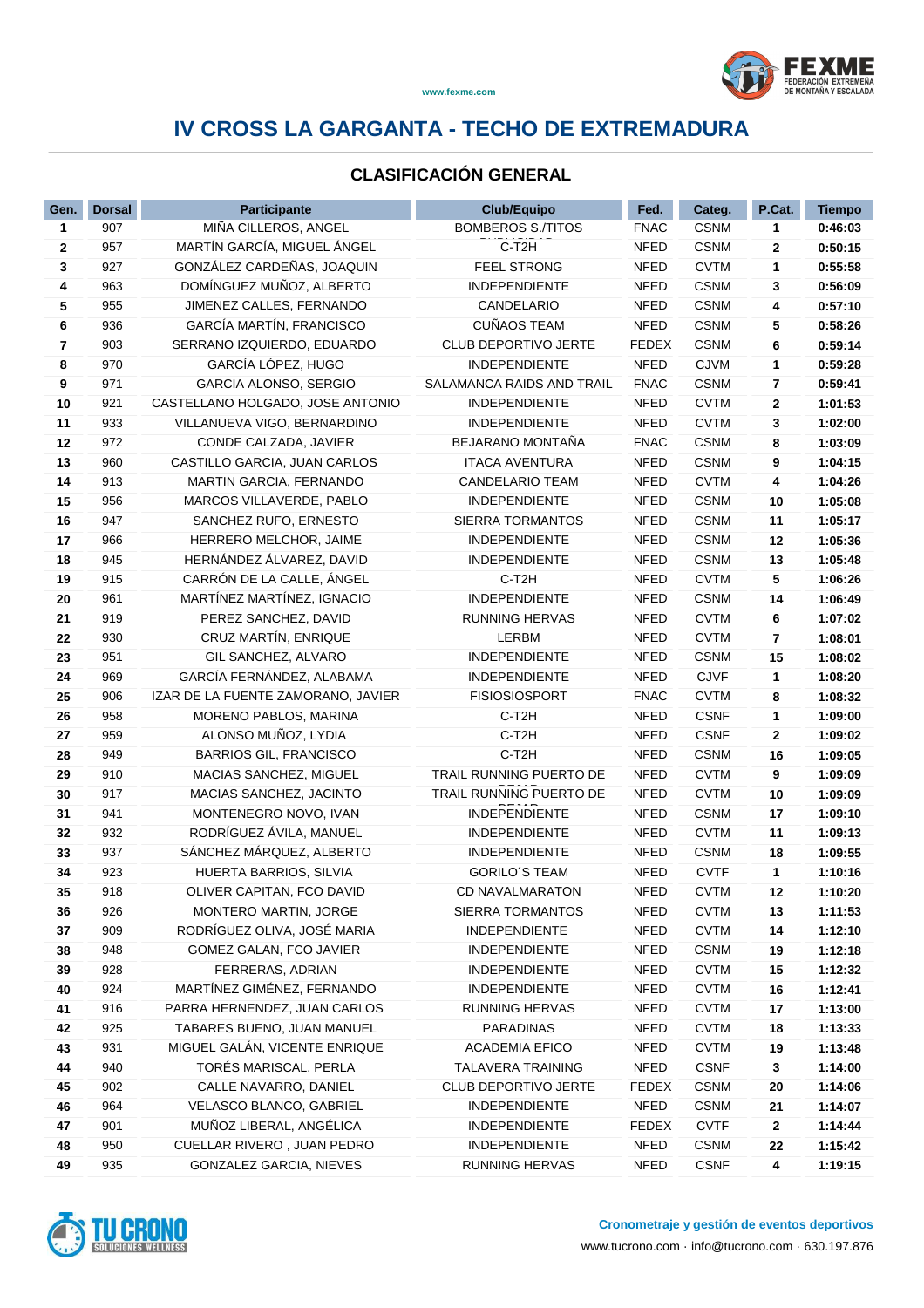| Gen. | <b>Dorsal</b> | <b>Participante</b>            | <b>Club/Equipo</b>             | Fed.         | Categ.      | P.Cat.         | <b>Tiempo</b> |
|------|---------------|--------------------------------|--------------------------------|--------------|-------------|----------------|---------------|
| 50   | 905           | RODILLA, NEREA                 | AD IES GREGORIO MARAÑÓN        | <b>FEDEX</b> | <b>CJVF</b> | 2              | 1:19:24       |
| 51   | 914           | RODRIGUES, CÁNDIDO             | CLUB MARATÓN CÁCERES           | <b>NFED</b>  | <b>CVTM</b> | 20             | 1:20:05       |
| 52   | 939           | <b>GUERRERO ACOSTA, JAVIER</b> | <b>INDEPENDIENTE</b>           | <b>NFED</b>  | <b>CSNM</b> | 23             | 1:20:50       |
| 53   | 912           | MONTERO DURAN, ANGELINES       | <b>RUNNING HERVAS</b>          | <b>NFED</b>  | <b>CVTF</b> | 3              | 1:21:03       |
| 54   | 934           | MARTÍN MARTÍN, MARIA CRISTINA  | RUNNING HERVÁS                 | <b>NFED</b>  | <b>CVTF</b> | 4              | 1:21:03       |
| 55   | 954           | ALARCON HIGUERA, MARISOL       | <b>RUNNING HERVAS</b>          | <b>NFED</b>  | <b>CSNF</b> | 5              | 1:21:03       |
| 56   | 952           | MAJADA PASCUAL, MARÍA          | <b>INDEPENDIENTE</b>           | <b>NFED</b>  | <b>CSNF</b> | 6              | 1:21:04       |
| 57   | 953           | PEREZ, ANAIS                   | <b>INDEPENDIENTE</b>           | <b>NFED</b>  | <b>CSNF</b> | $\overline{7}$ | 1:24:39       |
| 58   | 946           | <b>GARCIA PELAEZ, PATRICIA</b> | <b>INDEPENDIENTE</b>           | <b>NFED</b>  | <b>CSNF</b> | 8              | 1:24:48       |
| 59   | 920           | SORIANO MORATILLA, JOSE        | <b>INDEPENDIENTE</b>           | <b>NFED</b>  | <b>CVTM</b> | 21             | 1:24:50       |
| 60   | 942           | DEL RIO VIDAL, JUDITH          | <b>RUNNING HERVAS</b>          | <b>NFED</b>  | <b>CSNF</b> | 9              | 1:25:17       |
| 61   | 943           | ORTIZ GÓMEZ, ENRIQUE           | <b>INDEPENDIENTE</b>           | <b>NFED</b>  | <b>CSNM</b> | 24             | 1:25:43       |
| 62   | 904           | MURILLO FERNÁNDEZ, JARA        | <b>CLUB ATLETISMO TRUJILLO</b> | <b>FEDEX</b> | <b>CSNF</b> | 10             | 1:26:09       |
| 63   | 944           | MAJADA DÍAZ, SOFIA             | <b>INDEPENDIENTE</b>           | <b>NFED</b>  | <b>CSNF</b> | 11             | 1:27:51       |
| 64   | 938           | MORENO NEILA, SANDRA           | <b>INDEPENDIENTE</b>           | <b>NFED</b>  | <b>CSNF</b> | $12 \,$        | 1:28:47       |
| 65   | 911           | ALONSO ASENJO, MARÍA TERESA    | <b>INDEPENDIENTE</b>           | <b>NFED</b>  | <b>CVTF</b> | 5              | 1:30:00       |

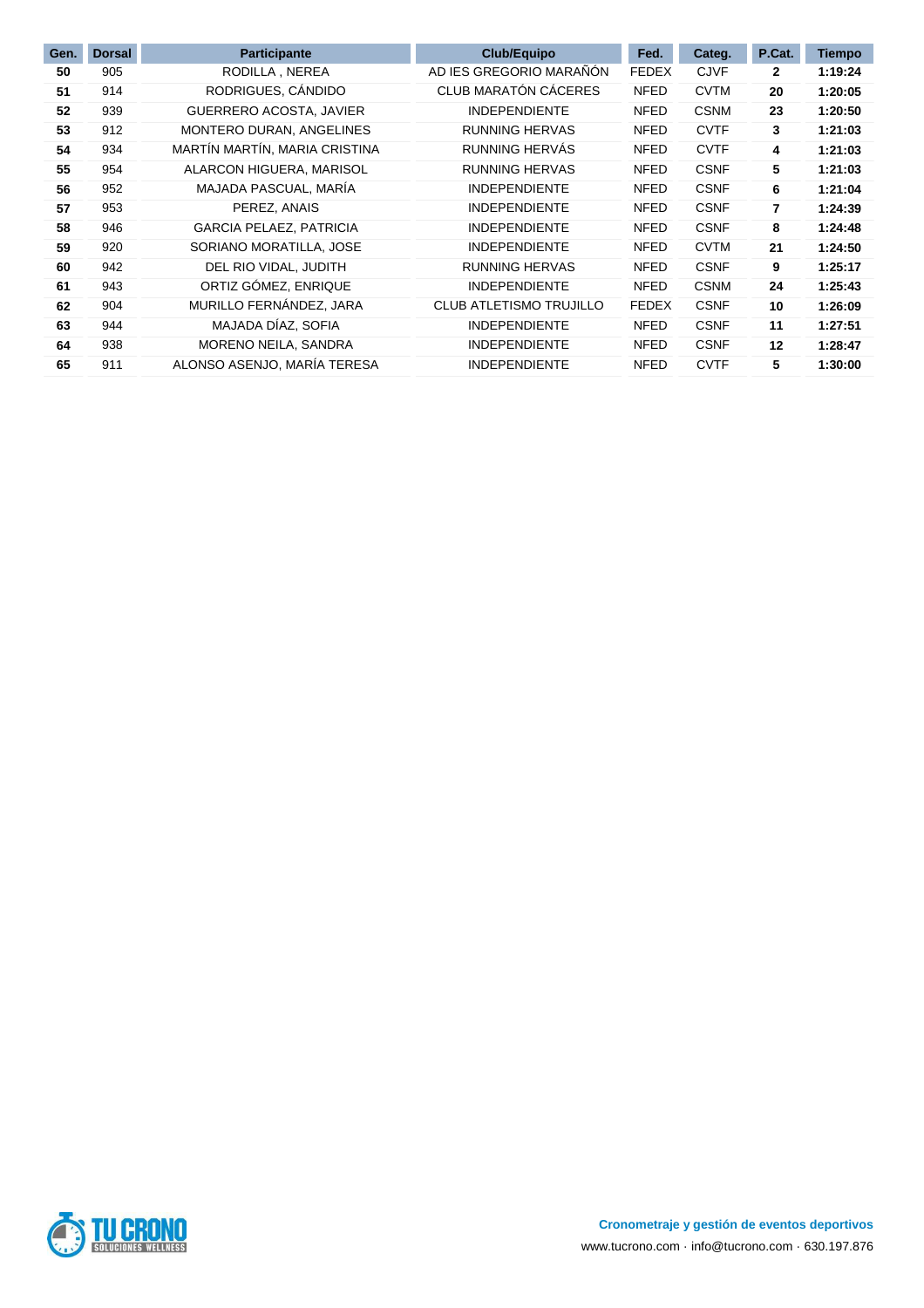



| <b>CJVF</b><br><b>CATEGORIA</b> |     |               |                           | <b>CJVF</b>         |             |                               |               |
|---------------------------------|-----|---------------|---------------------------|---------------------|-------------|-------------------------------|---------------|
| P/Cat                           | Gen | <b>Dorsal</b> |                           | <b>Participante</b> | Fed.        | <b>Club/Equipo</b>            | <b>Tiempo</b> |
|                                 | 24  | 969           | GARCÍA FERNÁNDEZ, ALABAMA |                     | <b>NFED</b> | <b>INDEPENDIENTE</b>          | 01:08:19      |
|                                 | 50  | 905           | RODILLA, NEREA            |                     |             | FEDEX AD IES GREGORIO MARAÑÓN | 01:19:23      |

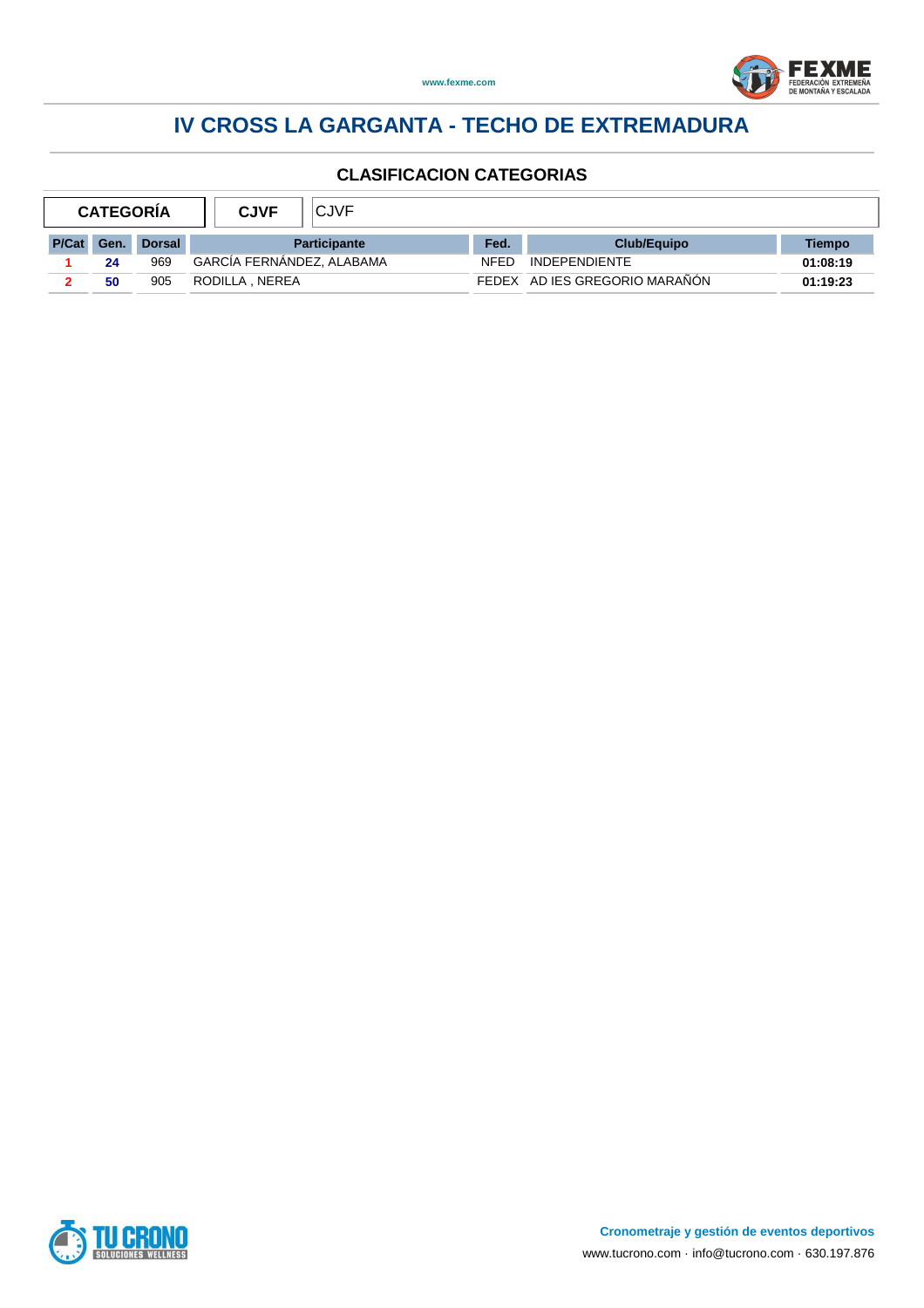

| <b>CATEGORÍA</b> |      |               | <b>CJVM</b><br><b>CJVM</b> |      |                      |          |
|------------------|------|---------------|----------------------------|------|----------------------|----------|
| P/Cat            | Gen. | <b>Dorsal</b> | <b>Participante</b>        | Fed. | <b>Club/Equipo</b>   | Tiempo   |
|                  |      | 970           | GARCÍA LÓPEZ, HUGO         | NFED | <b>INDEPENDIENTE</b> | 00:59:27 |

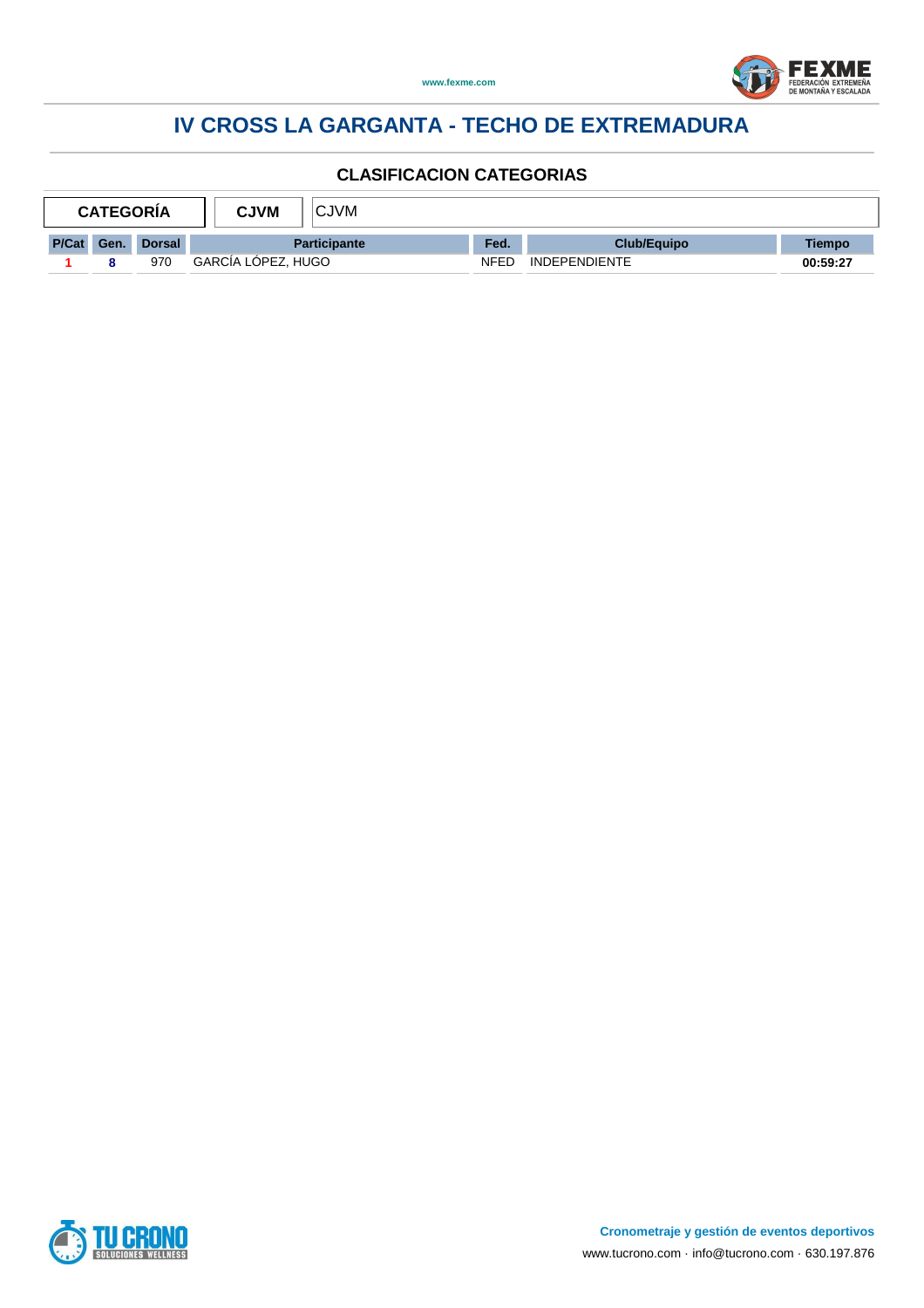

| <b>CATEGORÍA</b><br><b>CSNF</b> |      |               |                                | <b>CSNF</b>         |             |                                |               |
|---------------------------------|------|---------------|--------------------------------|---------------------|-------------|--------------------------------|---------------|
| P/Cat                           | Gen. | <b>Dorsal</b> |                                | <b>Participante</b> | Fed.        | <b>Club/Equipo</b>             | <b>Tiempo</b> |
|                                 | 26   | 958           | MORENO PABLOS, MARINA          |                     | <b>NFED</b> | C-T2H                          | 01:08:59      |
| $\overline{2}$                  | 27   | 959           | ALONSO MUÑOZ, LYDIA            |                     | <b>NFED</b> | C-T2H                          | 01:09:01      |
| 3                               | 44   | 940           | TORÉS MARISCAL, PERLA          |                     | <b>NFED</b> | <b>TALAVERA TRAINING</b>       | 01:13:59      |
| 4                               | 49   | 935           | <b>GONZALEZ GARCIA, NIEVES</b> |                     | <b>NFED</b> | <b>RUNNING HERVAS</b>          | 01:19:14      |
| 5                               | 55   | 954           | ALARCON HIGUERA, MARISOL       |                     | <b>NFED</b> | <b>RUNNING HERVAS</b>          | 01:21:02      |
| 6                               | 56   | 952           | MAJADA PASCUAL, MARÍA          |                     | <b>NFED</b> | <b>INDEPENDIENTE</b>           | 01:21:03      |
| 7                               | 57   | 953           | PEREZ, ANAIS                   |                     | NFED        | <b>INDEPENDIENTE</b>           | 01:24:38      |
| 8                               | 58   | 946           | <b>GARCIA PELAEZ, PATRICIA</b> |                     | <b>NFED</b> | <b>INDEPENDIENTE</b>           | 01:24:47      |
| 9                               | 60   | 942           | DEL RIO VIDAL, JUDITH          |                     | <b>NFED</b> | <b>RUNNING HERVAS</b>          | 01:25:16      |
| 10                              | 62   | 904           | MURILLO FERNÁNDEZ, JARA        |                     | FEDEX       | <b>CLUB ATLETISMO TRUJILLO</b> | 01:26:08      |
| 11                              | 63   | 944           | MAJADA DÍAZ. SOFIA             |                     | <b>NFED</b> | <b>INDEPENDIENTE</b>           | 01:27:50      |
| 12                              | 64   | 938           | MORENO NEILA, SANDRA           |                     | <b>NFED</b> | <b>INDEPENDIENTE</b>           | 01:28:46      |

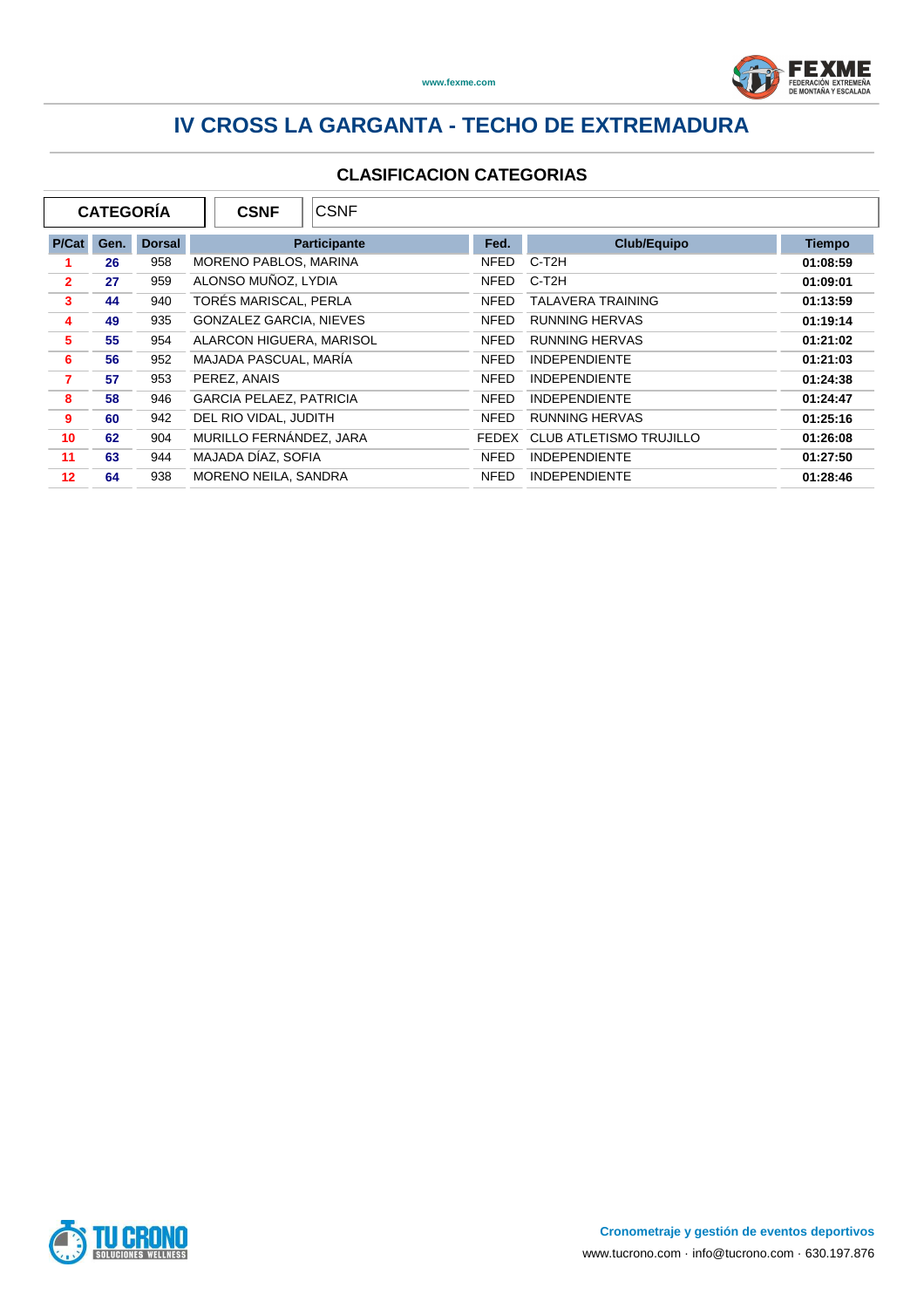

| <b>CATEGORÍA</b> |                |               | <b>CSNM</b><br><b>CSNM</b>     |              |                                     |               |
|------------------|----------------|---------------|--------------------------------|--------------|-------------------------------------|---------------|
| P/Cat            | Gen.           | <b>Dorsal</b> | Participante                   | Fed.         | <b>Club/Equipo</b>                  | <b>Tiempo</b> |
| 1                | 1              | 907           | MIÑA CILLEROS, ANGEL           | <b>FNAC</b>  | <b>BOMBEROS S./TITOS PUBLICIDAD</b> | 00:46:02      |
| $\overline{2}$   | $\overline{2}$ | 957           | MARTÍN GARCÍA, MIGUEL ÁNGEL    | <b>NFED</b>  | C-T <sub>2</sub> H                  | 00:50:14      |
| 3                | 4              | 963           | DOMÍNGUEZ MUÑOZ, ALBERTO       | <b>NFED</b>  | <b>INDEPENDIENTE</b>                | 00:56:08      |
| 4                | 5              | 955           | JIMENEZ CALLES, FERNANDO       | <b>NFED</b>  | CANDELARIO                          | 00:57:09      |
| 5                | 6              | 936           | GARCÍA MARTÍN, FRANCISCO       | <b>NFED</b>  | <b>CUÑAOS TEAM</b>                  | 00:58:25      |
| 6                | $\overline{7}$ | 903           | SERRANO IZQUIERDO, EDUARDO     | FEDEX        | <b>CLUB DEPORTIVO JERTE</b>         | 00:59:13      |
| $\overline{7}$   | 9              | 971           | <b>GARCIA ALONSO, SERGIO</b>   | <b>FNAC</b>  | SALAMANCA RAIDS AND TRAIL           | 00:59:40      |
| 8                | 12             | 972           | CONDE CALZADA, JAVIER          | <b>FNAC</b>  |                                     | 01:03:08      |
| 9                | 13             | 960           | CASTILLO GARCIA, JUAN CARLOS   | <b>NFED</b>  | <b>ITACA AVENTURA</b>               | 01:04:15      |
| 10               | 15             | 956           | MARCOS VILLAVERDE, PABLO       | <b>NFED</b>  | <b>INDEPENDIENTE</b>                | 01:05:07      |
| 11               | 16             | 947           | SANCHEZ RUFO, ERNESTO          | <b>NFED</b>  | <b>SIERRA TORMANTOS</b>             | 01:05:16      |
| 12               | 17             | 966           | HERRERO MELCHOR, JAIME         | <b>NFED</b>  | <b>INDEPENDIENTE</b>                | 01:05:35      |
| 13               | 18             | 945           | HERNÁNDEZ ÁLVAREZ. DAVID       | <b>NFED</b>  | <b>INDEPENDIENTE</b>                | 01:05:47      |
| 14               | 20             | 961           | MARTÍNEZ MARTÍNEZ, IGNACIO     | <b>NFED</b>  | <b>INDEPENDIENTE</b>                | 01:06:48      |
| 15               | 23             | 951           | GIL SANCHEZ, ALVARO            | <b>NFED</b>  | <b>INDEPENDIENTE</b>                | 01:08:01      |
| 16               | 28             | 949           | <b>BARRIOS GIL, FRANCISCO</b>  | <b>NFED</b>  | C-T <sub>2</sub> H                  | 01:09:04      |
| 17               | 31             | 941           | MONTENEGRO NOVO, IVAN          | <b>NFED</b>  | <b>INDEPENDIENTE</b>                | 01:09:09      |
| 18               | 33             | 937           | SÁNCHEZ MÁRQUEZ, ALBERTO       | <b>NFED</b>  | <b>INDEPENDIENTE</b>                | 01:09:54      |
| 19               | 38             | 948           | <b>GOMEZ GALAN, FCO JAVIER</b> | <b>NFED</b>  | <b>INDEPENDIENTE</b>                | 01:12:17      |
| 20               | 45             | 902           | CALLE NAVARRO, DANIEL          | <b>FEDEX</b> | <b>CLUB DEPORTIVO JERTE</b>         | 01:14:05      |
| 21               | 46             | 964           | <b>VELASCO BLANCO, GABRIEL</b> | <b>NFED</b>  | <b>INDEPENDIENTE</b>                | 01:14:06      |
| 22               | 48             | 950           | CUELLAR RIVERO, JUAN PEDRO     | <b>NFED</b>  | <b>INDEPENDIENTE</b>                | 01:15:41      |
| 23               | 52             | 939           | <b>GUERRERO ACOSTA, JAVIER</b> | <b>NFED</b>  | <b>INDEPENDIENTE</b>                | 01:20:49      |
| 24               | 61             | 943           | ORTIZ GÓMEZ, ENRIQUE           | <b>NFED</b>  | <b>INDEPENDIENTE</b>                | 01:25:42      |

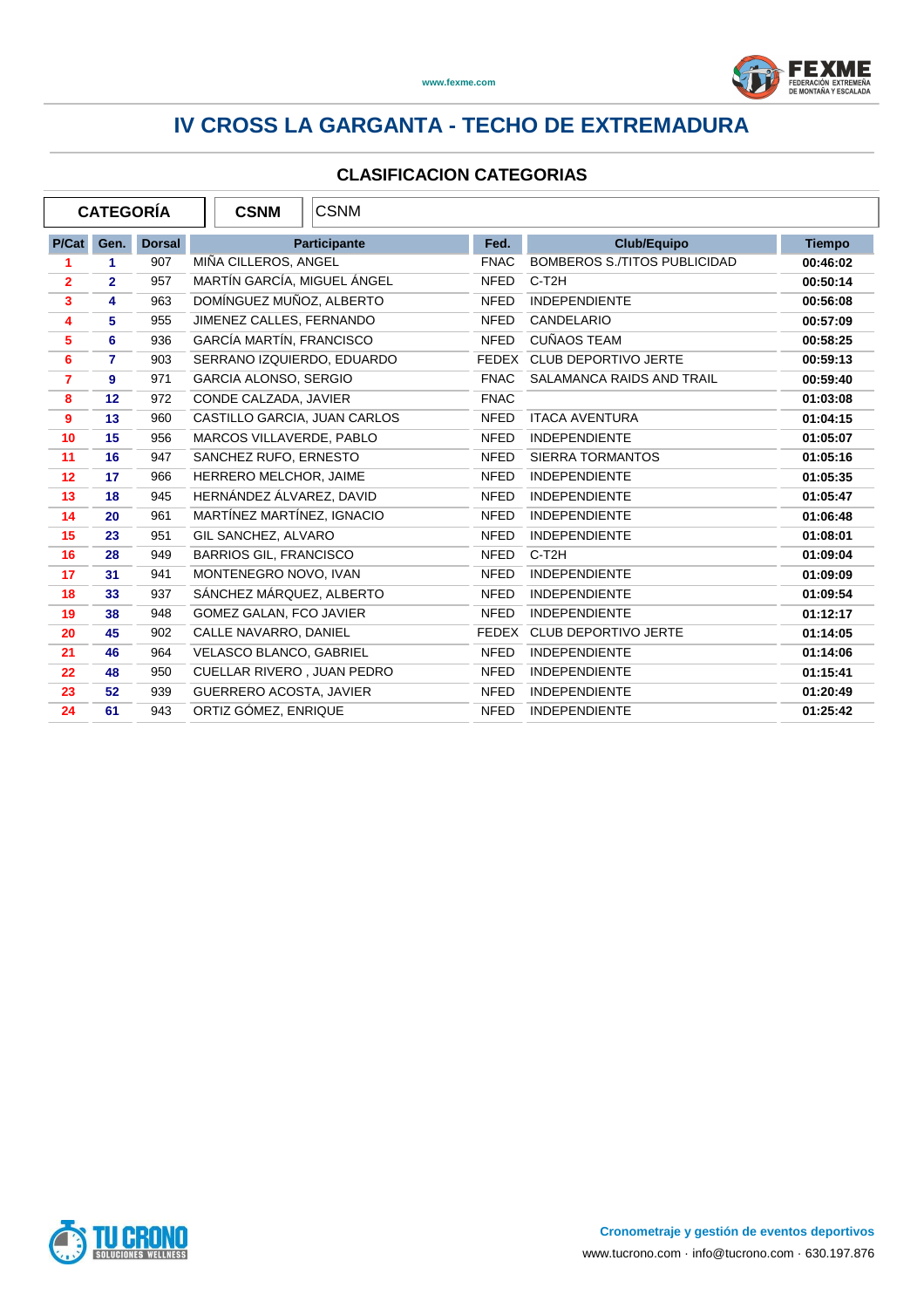

| <b>CATEGORÍA</b> |      |               | <b>CVTF</b><br><b>CVTF</b>    |             |                       |               |
|------------------|------|---------------|-------------------------------|-------------|-----------------------|---------------|
| P/Cat            | Gen. | <b>Dorsal</b> | <b>Participante</b>           | Fed.        | <b>Club/Equipo</b>    | <b>Tiempo</b> |
| 1.               | 34   | 923           | HUERTA BARRIOS, SILVIA        | <b>NFED</b> | <b>GORILO'S TEAM</b>  | 01:10:15      |
| $\overline{2}$   | 47   | 901           | MUÑOZ LIBERAL, ANGÉLICA       |             | FEDEX INDEPENDIENTE   | 01:14:43      |
| 3                | 53   | 912           | MONTERO DURAN, ANGELINES      | <b>NFFD</b> | <b>RUNNING HERVAS</b> | 01:21:02      |
| 4                | 54   | 934           | MARTÍN MARTÍN, MARIA CRISTINA | <b>NFED</b> | RUNNING HERVÁS        | 01:21:02      |
|                  | 65   | 911           | ALONSO ASENJO, MARÍA TERESA   | <b>NFFD</b> | <b>INDEPENDIENTE</b>  | 01:29:59      |